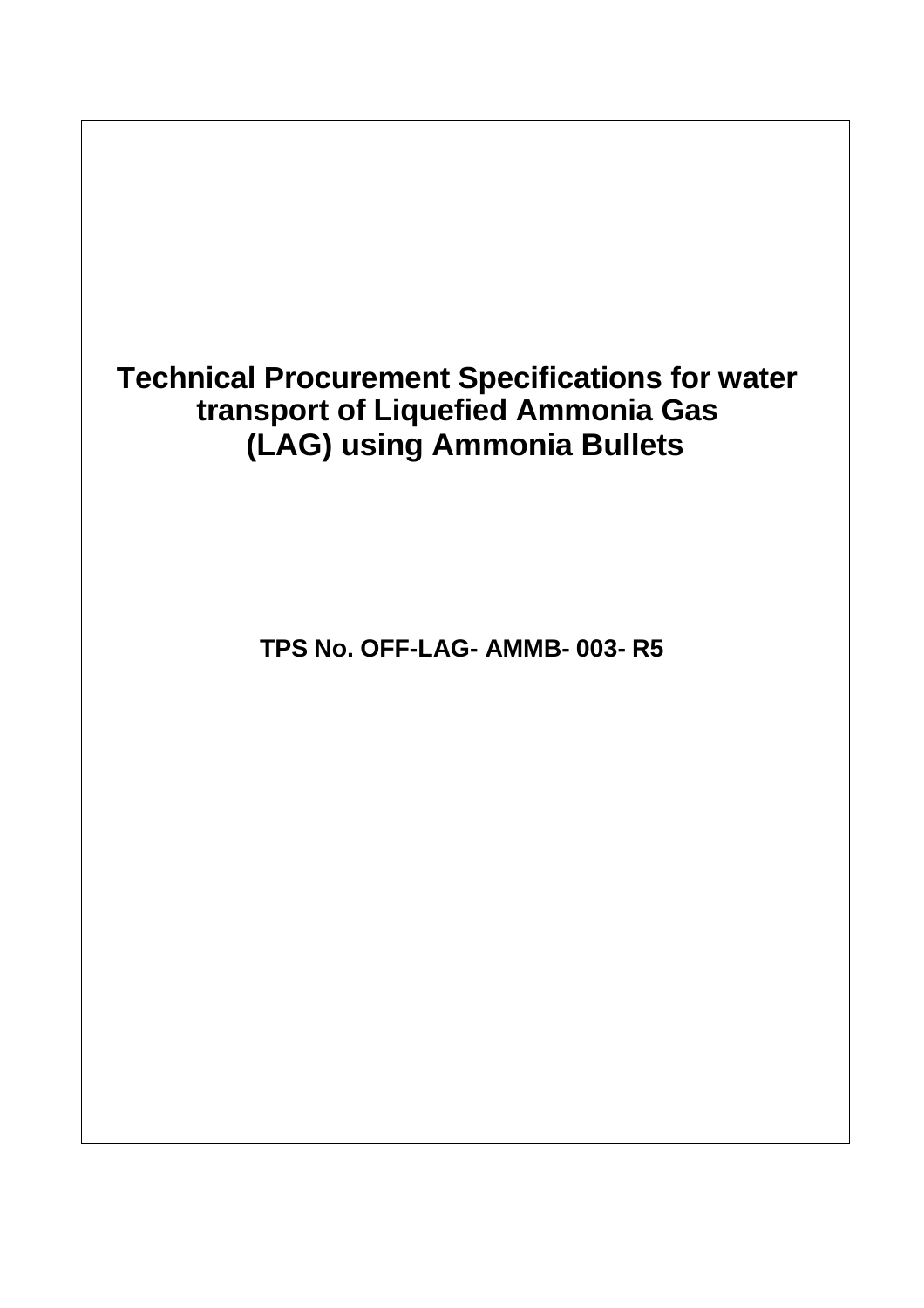| <b>TECHNICAL PROCUREMENT</b>                                    |                                                                                                 |                    | SPEC.No. OFF-LAG- AMMB-003-01 |                |                         |
|-----------------------------------------------------------------|-------------------------------------------------------------------------------------------------|--------------------|-------------------------------|----------------|-------------------------|
| <b>SPECIFICATION FOR WATER</b><br><b>TRANSPORT OF LAG USING</b> |                                                                                                 |                    | Sheet 1 of 1                  |                |                         |
|                                                                 | <b>AMMONIA BULLETS</b>                                                                          | <b>ATTACHMENTS</b> | Date: 04.02.2021              | R <sub>5</sub> |                         |
| SI No                                                           | <b>Description</b>                                                                              |                    | Spec No.                      |                | No. of<br>sheets        |
| 1.0                                                             | <b>Introduction</b>                                                                             |                    | OFF-LAG- AMMB-003-02          |                | 1                       |
| 2.0                                                             | <b>Facilities by FACT</b>                                                                       |                    | OFF-LAG-AMMB-003-03           |                | $\overline{\mathbf{4}}$ |
| 3.0                                                             | <b>Technical Requirements for Liquefied Ammonia</b>                                             |                    | OFF-LAG-AMMB-003-04           |                | $\overline{2}$          |
|                                                                 | <b>Gas Barge</b>                                                                                |                    |                               |                |                         |
| 4.0                                                             | <b>Safety Requirements for Liquefied Ammonia</b><br><b>Gas Barge</b>                            |                    | OFF-LAG-AMMB-003-05           |                | $\overline{2}$          |
| 5.0                                                             | <b>Broad technical specifications - Inland</b><br>waterway barge for carriage of ammonia bullet |                    | OFF-LAG- AMMB-003-06          |                | 3                       |
|                                                                 | tanks                                                                                           |                    |                               |                |                         |
| 6.0                                                             | <b>Maintenance of Equipment</b>                                                                 |                    | OFF-LAG- AMMB-003-07          |                | 1                       |
| 7.0                                                             | <b>Scope of work</b>                                                                            |                    | OFF-LAG- AMMB-003-08          |                | 1                       |
| 8.0                                                             | <b>Scope of Contractor</b>                                                                      |                    | OFF-LAG- AMMB-003-09          |                | $\overline{2}$          |
| 9.0                                                             | <b>Facilities by Contractor</b>                                                                 |                    | OFF-LAG- AMMB-003-10          |                | $\overline{c}$          |
| 10.0                                                            | <b>Quality of Work</b>                                                                          |                    | OFF-LAG-AMMB-003-11           |                | 1                       |
| 11.0                                                            | <b>Scope of FACT</b>                                                                            |                    | OFF-LAG- AMMB-003-12          |                | 1                       |
|                                                                 | <b>General Arrangement-Ammonia Transportation</b>                                               |                    |                               |                |                         |
| 12.0                                                            | through Barge                                                                                   |                    | <b>TS/M/SK-697 R5</b>         |                | 1                       |
| $\overline{13.0}$                                               | <b>Route for LAG transportation by Barge</b>                                                    |                    | RMAP-LAG-001                  |                | 1                       |
|                                                                 |                                                                                                 |                    |                               |                |                         |
|                                                                 |                                                                                                 |                    |                               |                |                         |
|                                                                 |                                                                                                 |                    |                               |                |                         |
|                                                                 |                                                                                                 |                    |                               |                |                         |
|                                                                 |                                                                                                 |                    |                               |                |                         |
|                                                                 |                                                                                                 |                    |                               |                |                         |
|                                                                 |                                                                                                 |                    |                               |                |                         |
|                                                                 |                                                                                                 |                    |                               |                |                         |
|                                                                 |                                                                                                 |                    |                               |                |                         |
|                                                                 |                                                                                                 |                    |                               |                |                         |
|                                                                 |                                                                                                 |                    |                               |                |                         |
|                                                                 |                                                                                                 |                    |                               |                |                         |
|                                                                 |                                                                                                 |                    |                               |                |                         |
|                                                                 |                                                                                                 |                    |                               |                |                         |
|                                                                 |                                                                                                 |                    |                               |                |                         |
|                                                                 |                                                                                                 |                    |                               |                |                         |
|                                                                 |                                                                                                 |                    |                               |                |                         |
|                                                                 |                                                                                                 |                    |                               |                |                         |
|                                                                 |                                                                                                 |                    |                               |                |                         |
|                                                                 |                                                                                                 |                    |                               |                |                         |
|                                                                 |                                                                                                 |                    |                               |                |                         |
|                                                                 |                                                                                                 |                    |                               |                |                         |
|                                                                 |                                                                                                 |                    |                               |                |                         |
|                                                                 |                                                                                                 |                    |                               |                |                         |
| PRPD. BY                                                        |                                                                                                 | <b>CHKD. BY</b>    | <b>APPRD. BY</b>              |                |                         |
|                                                                 |                                                                                                 |                    |                               |                |                         |
|                                                                 |                                                                                                 |                    |                               |                |                         |
| <b>FACT-COCHIN DIVISION</b>                                     |                                                                                                 |                    | <b>TECHNICAL SERVICES</b>     |                |                         |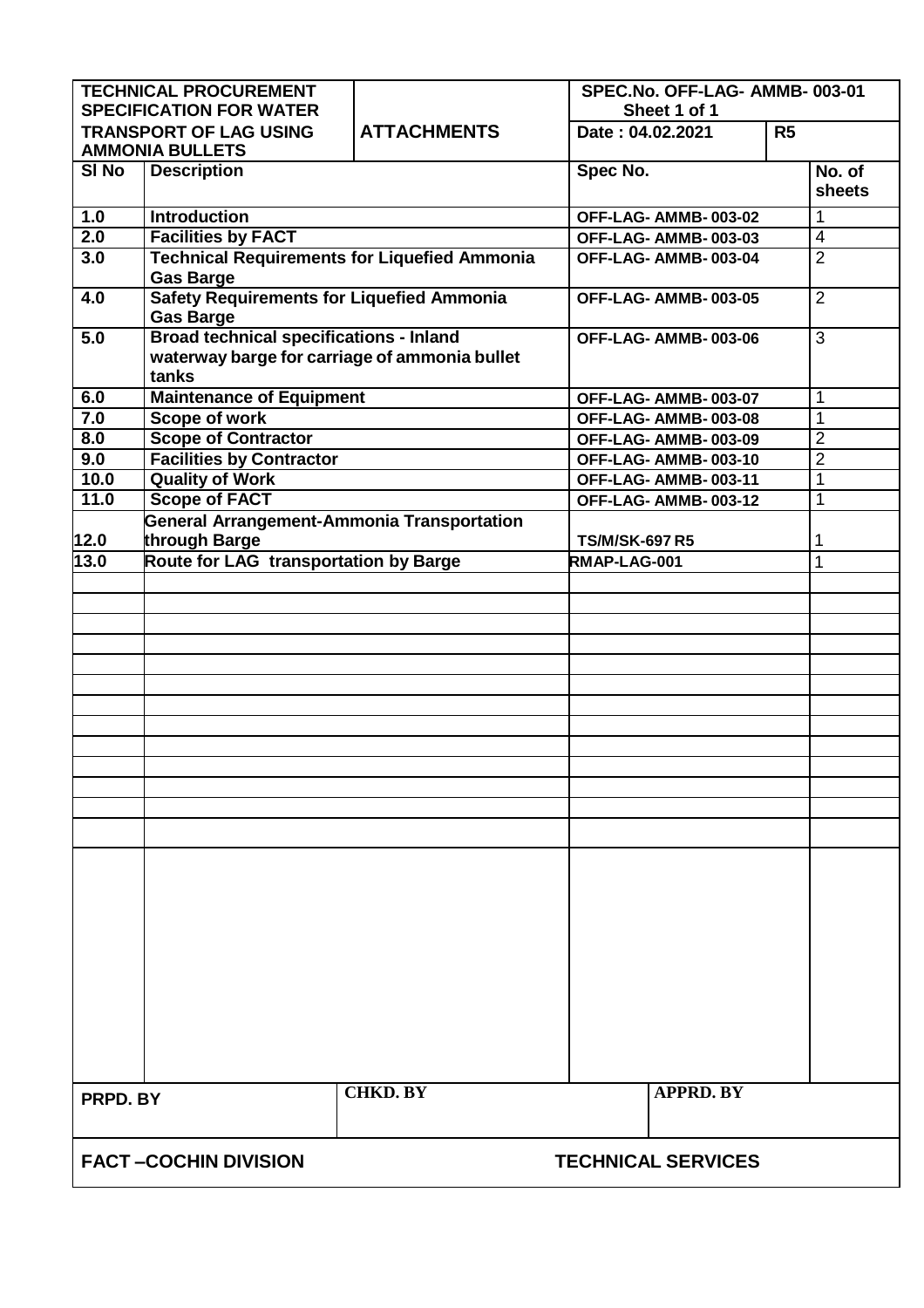| <b>TECHNICAL PROCUREMENT</b><br><b>SPECIFICATION FOR WATER</b> | <b>INTRODUCTION</b> | SPEC.No. OFF-LAG- AMMB-003-02<br>Sheet 1 of 1 |    |  |
|----------------------------------------------------------------|---------------------|-----------------------------------------------|----|--|
| <b>TRANSPORT OF LAG USING</b><br><b>AMMONIA BULLETS</b>        |                     | Date: 04.02.2021                              | R5 |  |

# **1. Introduction:**

FACT plans to meet the requirements of LAG (Liquefied Ammonia Gas) at its production unit in Ambalamedu through inland waterways using Barge. For this purpose FACT shall issue 6 numbers of insulated Ammonia bullets owned by FACT to a barge contractor for mounting them in a barge of suitable capacity and design, owned / leased and operated by him for safe transportation of Ammonia.

| PRPD. BY                    | <b>CHKD. BY</b> | <b>APPRD. BY</b>          |
|-----------------------------|-----------------|---------------------------|
|                             |                 |                           |
| <b>FACT-COCHIN DIVISION</b> |                 | <b>TECHNICAL SERVICES</b> |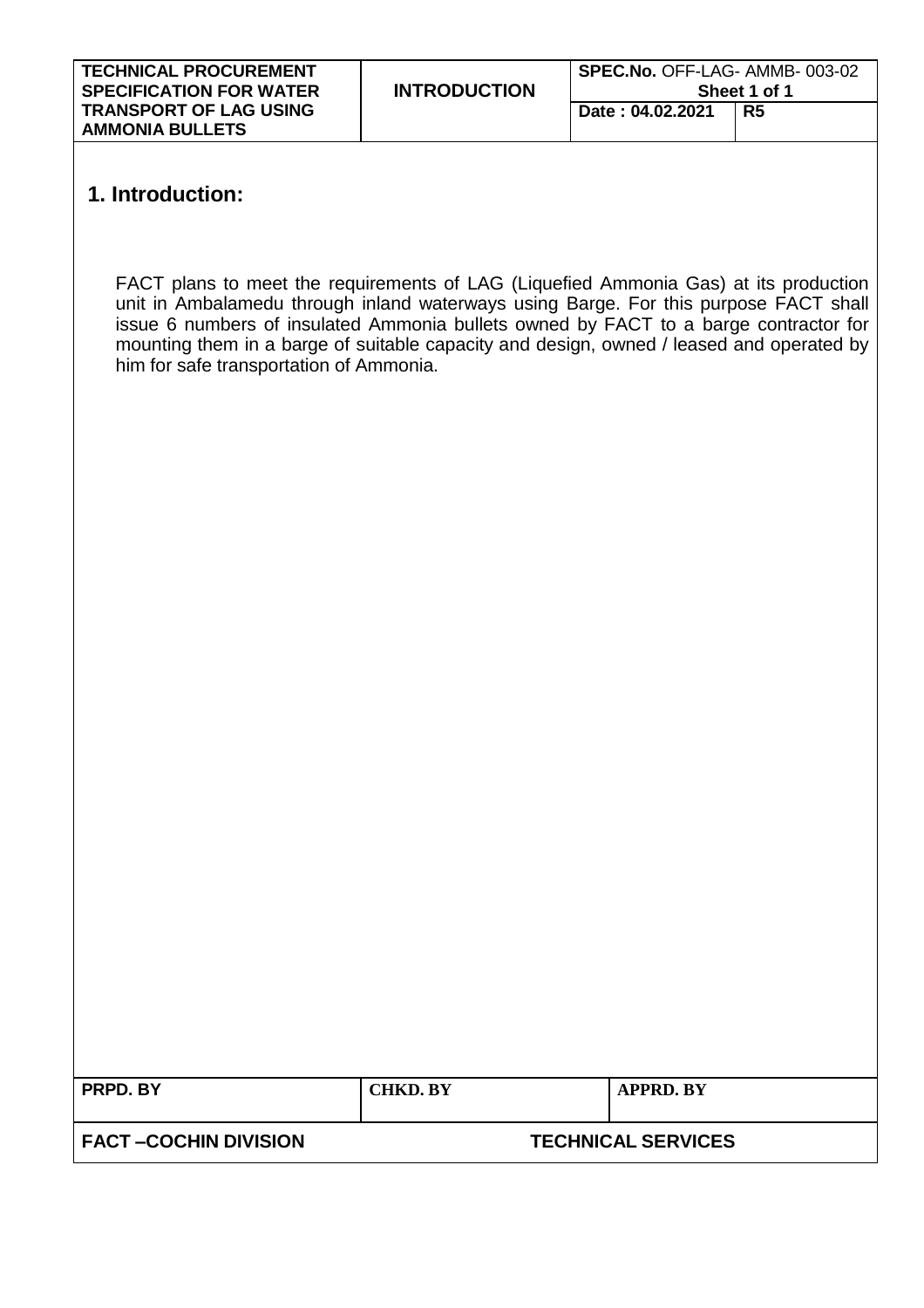# **2. Facilities by FACT:**

# **2.1 Description of the system:**

FACT operates a 900 TPD capacity Ammonia plant at Udyogamandal. Product LAG is stored in two storage tanks of capacity 5000 tons each. The barge jetty at Petrochemical Division has facilities for loading LAG from the storage tanks into the barge and for unloading LAG from Barge to the storage tanks.

The barge jetty at Ambalamedu has facilities for unloading LAG from the Barge and transferring it into a storage tank of capacity 5000 tons.

The ammonia storage installation at Willington Island has a storage tank of 10000 tons capacity for receipt and storage of imported LAG. The barge jetty at Willington Island has facilities for loading LAG into Barge from storage tank.

## **2.2 Ammonia storage and handling system of FACT Petrochemical Division at Udyogamandal:**

The ammonia storage, handling and loading / unloading system at FACT Petrochemical Division comprise of the following:

- 1) Two ammonia storage tanks of 5000 tons capacity each with associated refrigeration system.
- 2) Facilities for receiving LAG from the 900 TPD Ammonia Plant to the storage tanks.
- 3) Facilities for loading LAG to the barge at the rate of 40 tons per hour.
- 4) Facilities for unloading LAG from the barge at the rate of 40 tons per hour.
- 5) Facilities for loading LAG to trucks.
- 6) Facilities for unloading LAG from trucks.

The ammonia storages are double walled, double integrity, atmospheric tanks in which LAG will be stored at around 500 mm W.G. and a temperature of  $-333^{\circ}$ C.

LAG will be loaded into the Barge using the ammonia loading pumps and associated piping. Only one barge can be loaded at a time. While loading the Barge, the vapor ammonia displaced from the barge will be sent back to the ammonia storage tank, without excessive increase of storage tank pressure, through the vapor arm.

| PRPD. BY | $\mathbf{R}\mathbf{V}$<br>. н | $\mathbf{P}\mathbf{V}$ |
|----------|-------------------------------|------------------------|
|          |                               |                        |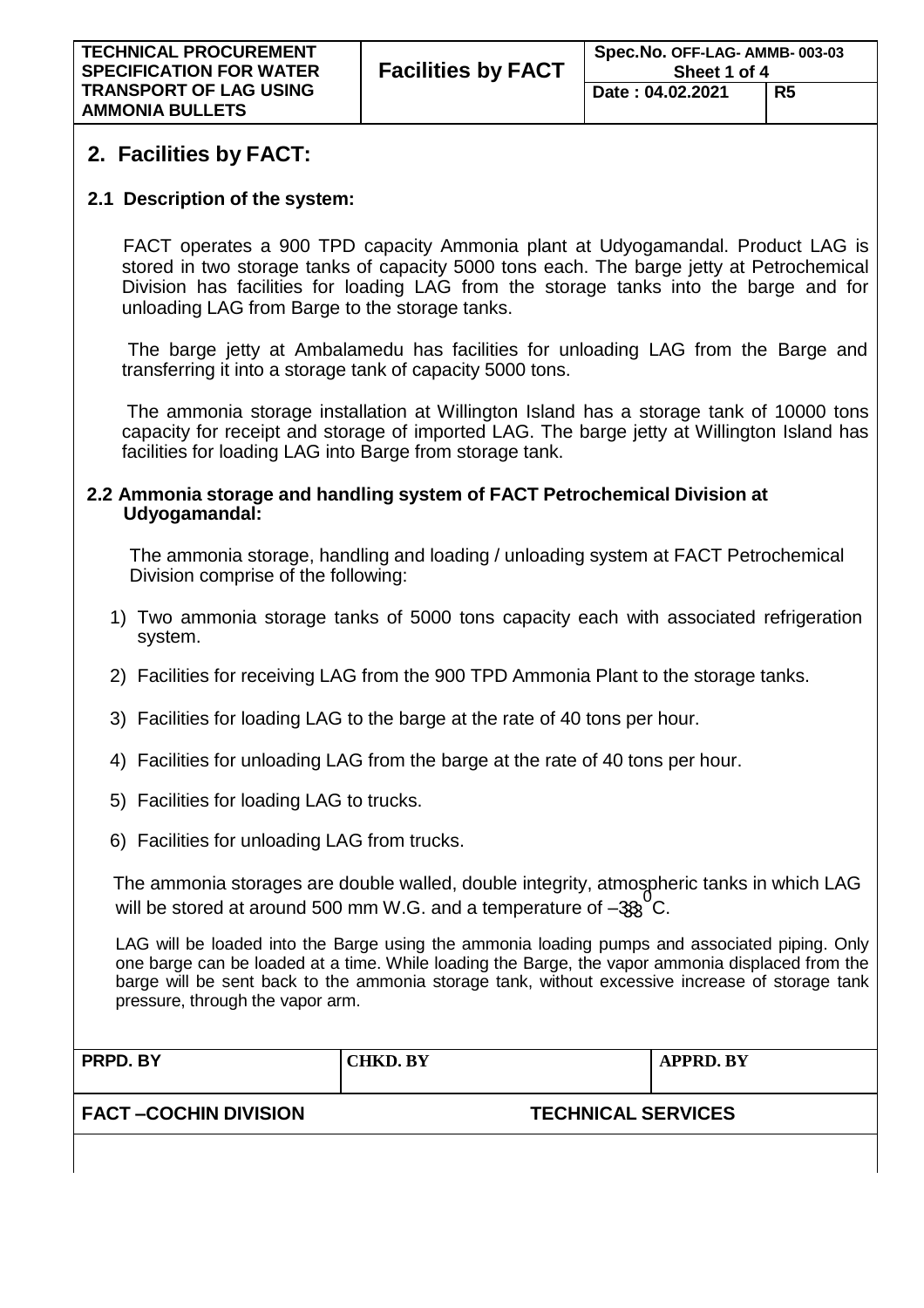| <b>TECHNICAL PROCUREMENT</b><br><b>SPECIFICATION FOR WATER</b> | <b>Facilities by FACT</b> | Spec.No. OFF-LAG- AMMB-003-03<br>Sheet 2 of 4 |    |  |
|----------------------------------------------------------------|---------------------------|-----------------------------------------------|----|--|
| <b>TRANSPORT OF LAG USING</b><br><b>AMMONIA BULLETS</b>        |                           | Date: 04.02.2021                              | R5 |  |

The same system can be used for unloading the Barge, by pressurizing Ammonia bullets with compressed ammonia vapor drawn from the refrigeration system and displacing the liquid ammonia to the storage tank. After unloading, the Ammonia bullets will be depressurized by taking the vapors from the barge to the refrigeration system.

Flow meters are provided with facilities to cut the flow to the bullets when the set quantity has passed through it.

## **2.3 Ammonia Storage and Handling System of FACT Cochin Division at Ambalamedu:**

The ammonia storage, handling and loading / unloading system at FACT Cochin Division comprise of the following:

- 1) An ammonia storage tank of 5000 tons capacity with associated refrigeration system.
- 2) Facilities for unloading LAG from the Barge at the rate of 40 tons per hour.
- 3) Facilities for unloading LAG from trucks.
- 4) Facilities for unloading LAG from rail wagons.

The ammonia storage is double walled, double integrity, atmospheric tank in which LAG will be stored at around 500 mm W.G. and a temperature of  $-33^\circ$ C.

LAG in barge brought to the jetty, can be unloaded to the storage tank through the metering station and piping by pressurizing the Ammonia bullets with compressed ammonia vapor drawn from the refrigeration system and displacing the liquid ammonia to the storage tank. After unloading, the Ammonia bullets will be depressurized by taking the vapors from the barge to the refrigeration system.

### **2.4 Ammonia storage and handling system of FACT at Willington Island (Cochin Port):**

The ammonia storage, handling and loading / unloading system of FACT at Willington Island comprise of the following:

- 1) An ammonia storage tank of 10000 tons capacity with associated refrigeration system.
- 2) Facilities for unloading LAG from ships at a rate of 700 tons per hour.
- 3) Facilities for loading LAG to the Barge (one barge at a time) at the rate of 40 tons per hour.
- 4) Facilities for unloading LAG from the Barge (one barge at a time).
- 5) Facilities for loading LAG to trucks.
- 6) Facilities for loading LAG to rail wagons.

| PRPD. BY                    | <b>CHKD. BY</b>           | APPRD. BY |
|-----------------------------|---------------------------|-----------|
| <b>FACT-COCHIN DIVISION</b> | <b>TECHNICAL SERVICES</b> |           |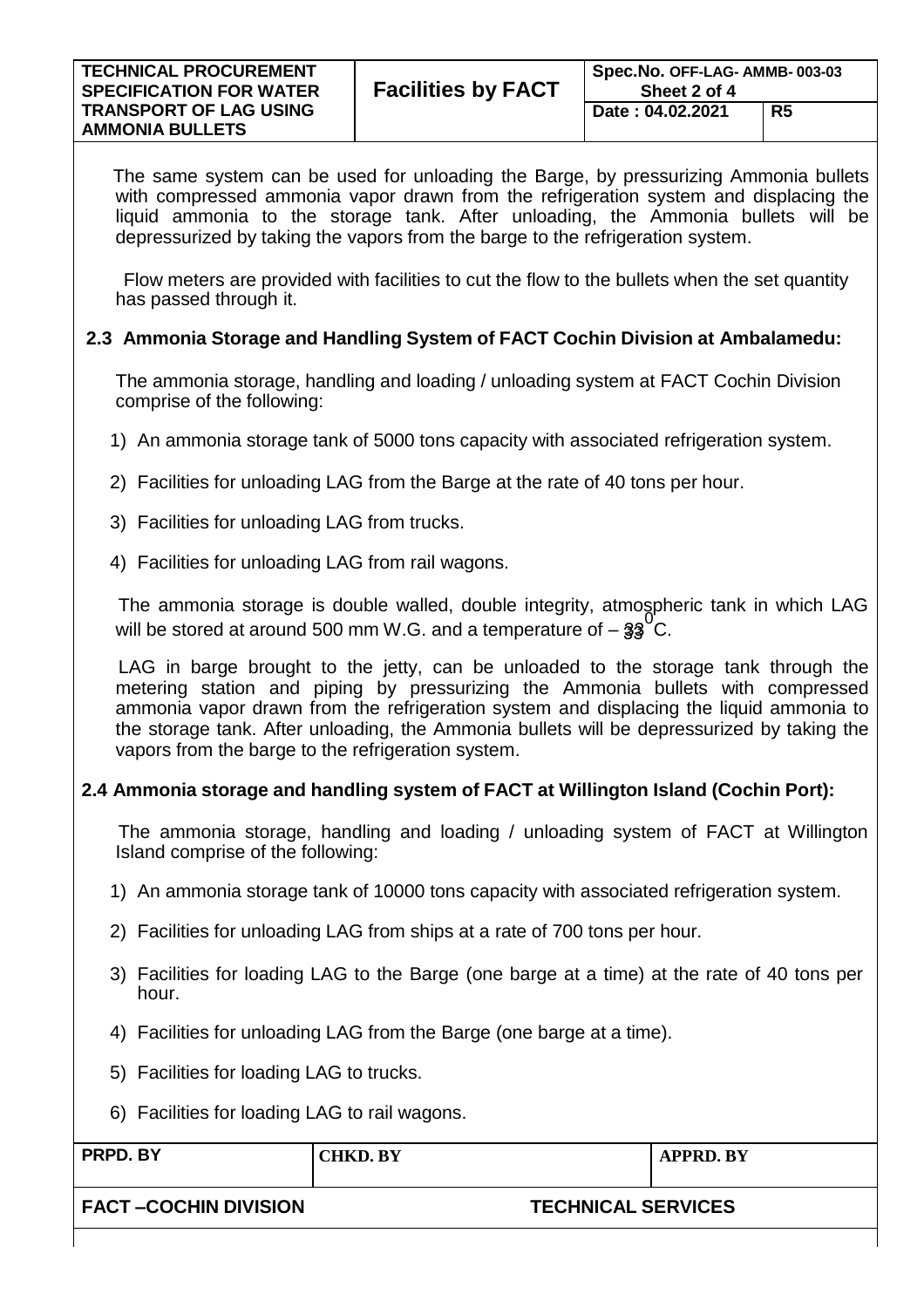| <b>TECHNICAL PROCUREMENT</b><br><b>SPECIFICATION FOR WATER</b> | <b>Facilities by FACT</b> | Spec.No. OFF-LAG- AMMB-003-03<br>Sheet 3 of 4 |    |  |
|----------------------------------------------------------------|---------------------------|-----------------------------------------------|----|--|
| <b>TRANSPORT OF LAG USING</b><br><b>AMMONIA BULLETS</b>        |                           | Date: 04.02.2021                              | R5 |  |

The ammonia storage is a double walled, double integrity, ątmospheric tank in which LAG will be stored at around 500 mm W.G. and a temperature of –33 C.

LAG will be loaded into the Barge using the ammonia loading pumps and associated piping. Only one barge can be loaded at a time. While loading the Barge, the vapor ammonia displaced from the barge will be sent back to the ammonia storage tank, without excessive increase of storage tank pressure, through the vapor arm.

Flow meters are provided with facilities to cut the flow to the bullets when the set quantity has passed through it.

#### **2.5 Technical details of the loading and unloading facility at Udyogamandal, Ambalamedu and Willington Island:**

### **2.5.1 Liquid Ammonia connection facility:**

| No. of Ammonia Bullets                                               |                 | <b>Six</b>                |                  |
|----------------------------------------------------------------------|-----------------|---------------------------|------------------|
| <b>Type</b>                                                          |                 | Quick release coupling    |                  |
| <b>Operating temperature</b>                                         |                 | 0<br>$-29$ C              |                  |
| Design temperature                                                   |                 | 0<br>$-35$ C              |                  |
| <b>Operating pressure</b>                                            |                 | 2<br>7 kg/cm a            |                  |
| Design pressure                                                      |                 | 21 kg/cm a                |                  |
| Size of quick coupler                                                |                 | 50 mm                     |                  |
| Material of construction:                                            |                 |                           |                  |
| Coupling & Flange                                                    | t               | SS 316/321                |                  |
| Flanges size                                                         |                 | CL 300 ANSI B 16.5 RF     |                  |
| The quick coupler shall be provided with manual locking arrangement. |                 |                           |                  |
| Additionally an unloading arm of 150 mm size is also available.      |                 |                           |                  |
| 2.5.2 Vapor Ammonia connection facility:                             |                 |                           |                  |
| No. of Ammonia Bullets                                               |                 | <b>Six</b>                |                  |
| <b>Type</b>                                                          |                 | Quick release coupling    |                  |
| Operating temperature                                                | t               | 0<br>$-29$ $C$            |                  |
| Design temperature                                                   |                 | $-35\overset{0}{\circ}$ C |                  |
| PRPD. BY                                                             | <b>CHKD. BY</b> |                           | <b>APPRD. BY</b> |
| <b>FACT-COCHIN DIVISION</b>                                          |                 | <b>TECHNICAL SERVICES</b> |                  |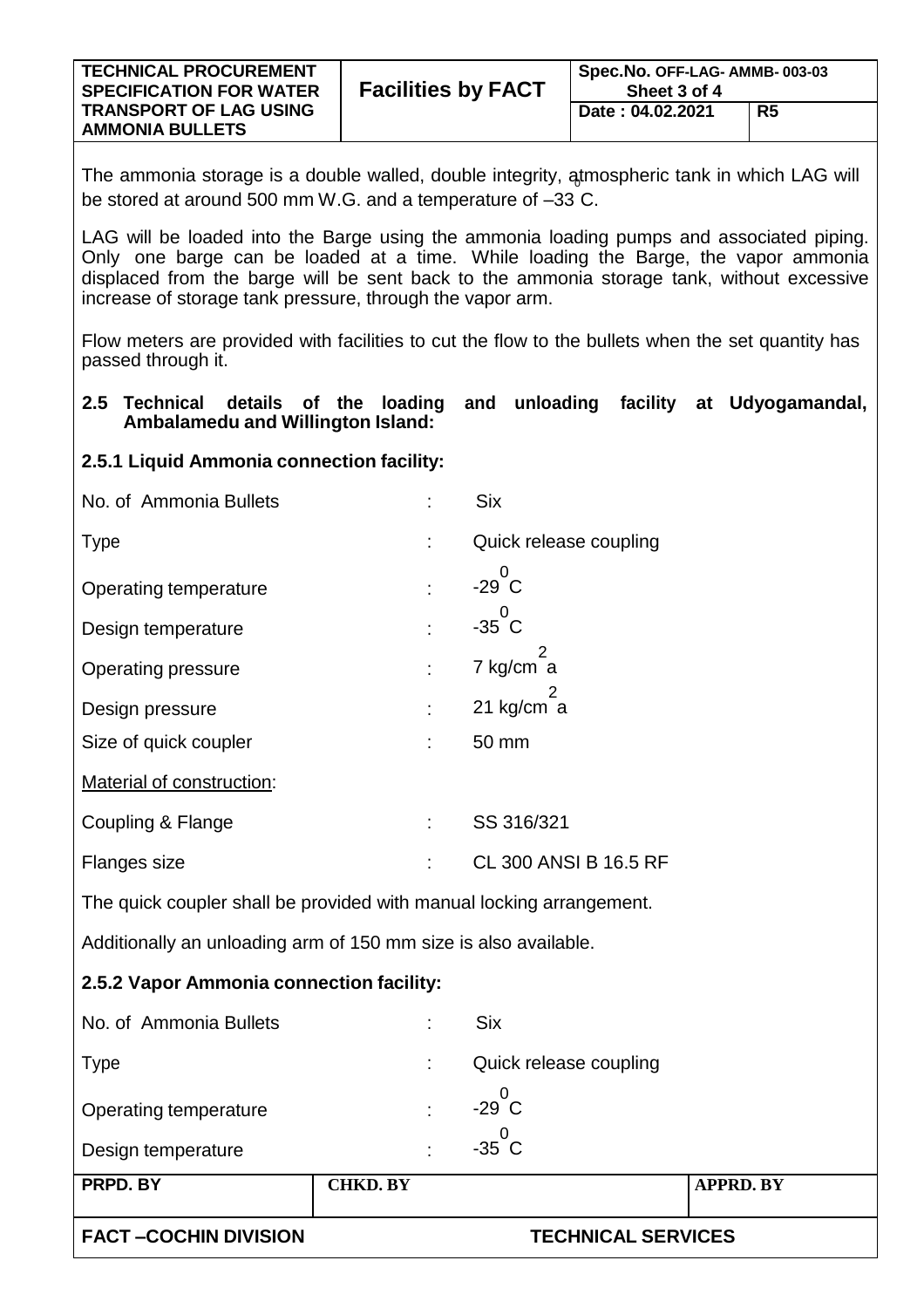| <b>TECHNICAL PROCUREMENT</b><br><b>SPECIFICATION FOR WATER</b> |    | <b>Facilities by FACT</b>    | Spec.No. OFF-LAG- AMMB-003-03<br>Sheet 4 of 4                                                                                                                                                                                     |                |
|----------------------------------------------------------------|----|------------------------------|-----------------------------------------------------------------------------------------------------------------------------------------------------------------------------------------------------------------------------------|----------------|
| <b>TRANSPORT OF LAG USING</b><br><b>AMMONIA BULLETS</b>        |    |                              | Date: 04.02.2021                                                                                                                                                                                                                  | R <sub>5</sub> |
|                                                                |    |                              |                                                                                                                                                                                                                                   |                |
| Operating pressure                                             | ÷. | 7 kg/cm a                    |                                                                                                                                                                                                                                   |                |
| Design pressure                                                | ÷. | 21 kg/cm $a$                 |                                                                                                                                                                                                                                   |                |
| Size of quick coupler                                          | ÷  | 50 mm                        |                                                                                                                                                                                                                                   |                |
| Material of construction:                                      |    |                              |                                                                                                                                                                                                                                   |                |
| Coupling & Flange                                              | ÷  | SS 316/321-                  |                                                                                                                                                                                                                                   |                |
| Flanges size                                                   | ÷  | <b>CL 300 ANSI B 16.5 RF</b> |                                                                                                                                                                                                                                   |                |
|                                                                |    |                              | $\mathbf{r}$ , and the contract of the contract of the contract of the contract of the contract of the contract of the contract of the contract of the contract of the contract of the contract of the contract of the contract o |                |

The quick coupler shall be provided with manual locking arrangement. Additionally an unloading arm of 100 mm size is also available.

| <b>PRPD. BY</b>             | CHKD. BY | APPRD. BY                 |
|-----------------------------|----------|---------------------------|
| <b>FACT-COCHIN DIVISION</b> |          | <b>TECHNICAL SERVICES</b> |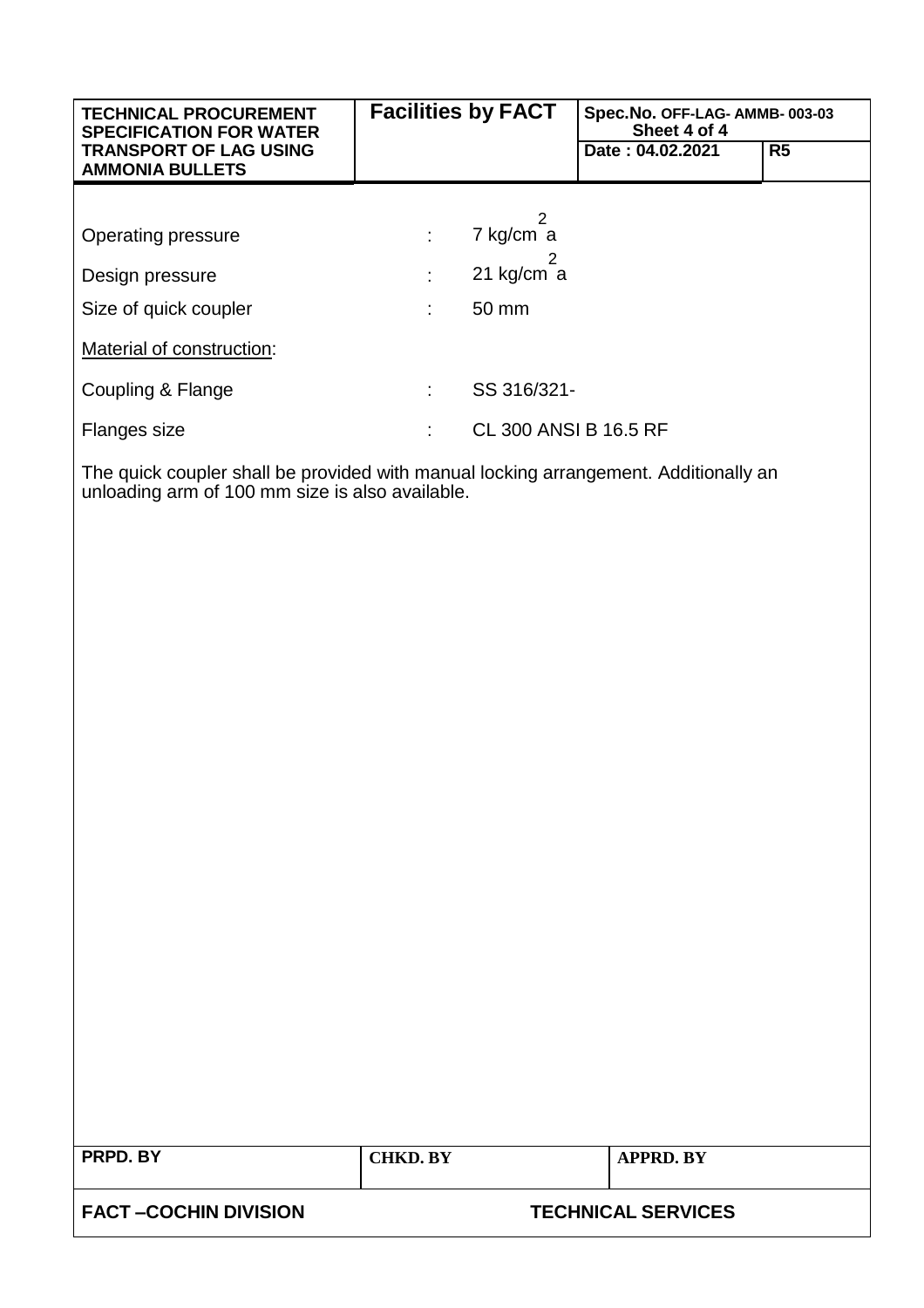| <b>TECHNICAL PROCUREMENT</b>                            | <b>Technical Requirements</b> | Spec.No. OFF-LAG- AMMB-003-04 |                |  |
|---------------------------------------------------------|-------------------------------|-------------------------------|----------------|--|
| <b>SPECIFICATION FOR WATER</b>                          | for Liquefied Ammonia         | Sheet 1 of 2                  |                |  |
| <b>TRANSPORT OF LAG USING</b><br><b>AMMONIA BULLETS</b> | <b>Gas Barge</b>              | Date: 04.02.2021              | R <sub>5</sub> |  |

#### **3. Technical Requirements for Liquefied Ammonia Gas Barge:**

- 3.1 The Barge shall be suitably designed for safe navigation through the inland waterways for a minimum of 330 days in a year. Structural design, strength and buoyancy of the Barge shall be suitable to with stand any possible damage on account of grounding or collisions which will affect the capability of Barge to float or expose ammonia tanks to any risk or damage. Speed of the barge shall be in the range of 8 to 15 kilometers per hour. Design, engineering, construction, testing and acceptance trials of the Barge shall comply with all the relevant Code and Rules applicable for Barge deployed for transportation of LAG through inland waterways.
- 3.2 FACT shall issue 6 numbers of insulated Ammonia bullets owned by FACT for the purpose of containment of LAG by mounting them in the barge of suitable capacity and design explained vide para 3.1 and owned/acquired by the contractor. The ammonia bullets shall be fixed inside the barge with proper structurals. The existing base frames of the wagons can be used. The system shall be compatible with unloading/Loading facilities of FACT.
- 3.3 Technical Details of the Ammonia bullets:

| PRPD. BY                     | <b>CHKD. BY</b> |                                                       | <b>APPRD. BY</b> |
|------------------------------|-----------------|-------------------------------------------------------|------------------|
|                              |                 |                                                       |                  |
| Insulation                   | ÷.              | as per BS 1500; 1958<br>Poly Urethane Foam Insulation |                  |
| Code                         | ÷               | 'A 'class pressure vessel                             |                  |
| <b>MOC</b> of bullets        | t               | BS 1501-224-32A L50                                   |                  |
| Capacity                     | t.              | 60-66 m3 (32MT)                                       |                  |
| Empty weight                 | t.              | 26,500 kg                                             |                  |
| <b>Operating Pressure</b>    | t.              | 1 Kg/cm a                                             |                  |
| <b>Design Pressure</b>       | ÷               | 22.15 Kg/cm                                           |                  |
| <b>Operating Temperature</b> | ł.              | $-33^{0}$ C<br>2                                      |                  |
| <b>Design Temperature</b>    | ÷               | $55^{0}$ C                                            |                  |
| Specific gravity             | ÷               | 0.6814                                                |                  |
| Liquid handled               | ÷.              | Liquid Anhydrous Ammonia                              |                  |
|                              |                 | (+50mm thick insulation)                              |                  |
| <b>Size</b>                  | ۰               | 16.375m L x 2.246m O.D                                |                  |
|                              |                 |                                                       |                  |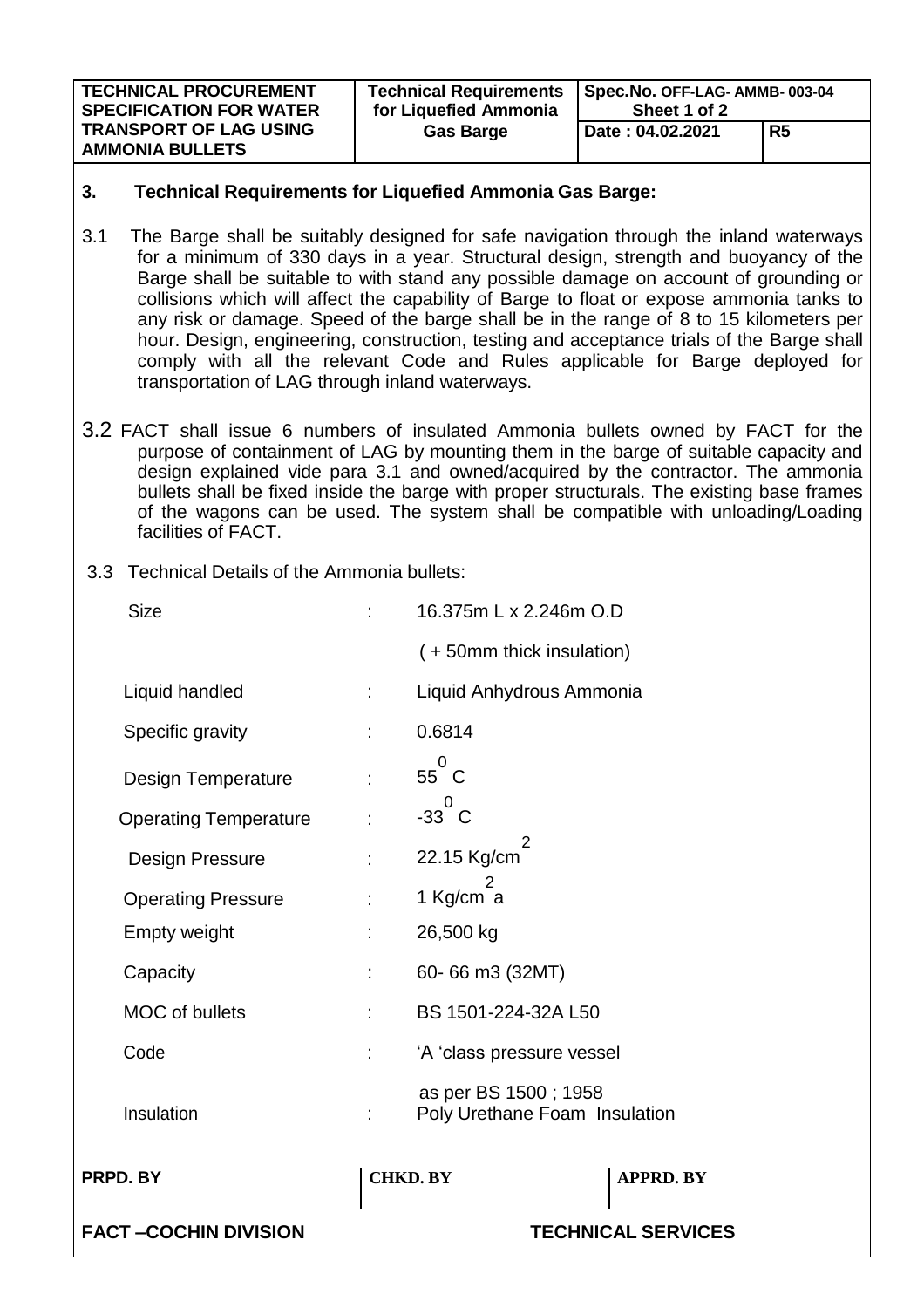| <b>TECHNICAL PROCUREMENT</b><br><b>SPECIFICATION FOR WATER</b><br><b>TRANSPORT OF LAG USING</b> | <b>Technical Requirements for</b><br><b>Liquefied Ammonia Gas</b><br><b>Barge</b> | Spec.No. OFF-LAG- AMMB-003-04<br>Sheet 2 of 2 |                |
|-------------------------------------------------------------------------------------------------|-----------------------------------------------------------------------------------|-----------------------------------------------|----------------|
| <b>AMMONIA BULLETS</b>                                                                          |                                                                                   | Date: 04.02.2021                              | R <sub>5</sub> |

- 3.4 Necessary facilities shall be provided for loading and unloading of LAG to and from the storage tanks and also for indication and monitoring of the system including the temperature, pressure and liquid level in the storage tanks. Each bullet will be having a vapour line as well as a liquid line and unloading of the bullets will be carried out through the respective couplings.
- 3.5 Gas cutting/welding of lifting legs, clamps, nozzles, additional saddles etc. is not permitted, as the bullets have been post weld heat-treated.
- 3.6 The barge shall be classified for the bulk transport of LAG through Inland Waterways and shall meet all the requirements of Kerala Inland Vessel (KIV) rules 2010. The contractor shall be responsible for obtaining certification and maintaining the validity of certificates for the total Contract period from Classification Societies like IRS or any other member of the International Association of Classification Societies (IACS) for design & constructional aspects of the Barge, for obtaining clearances from Statutory Authorities for operation of the barge and to meet the requirements noted vide para 3.1 to 3.4 & 5.0.
	- 3.7 **The necessary clearance and permits from statutory authorities including Directorate of Ports Kerala, Cochin Port Trust, Inland Waterways Authority of India, Southern Naval Command, Ministry of Environment and Forest, GOI, KSPCB, and local bodies wherever required as per existing rules or as per amendment in the existing rules from time to time during the period of the contract, for navigation of the Barge and movement of LAG by inland water ways through specified routes shall be obtained by the contractor.**

**PRPD. BY CHKD. BY APPRD. BY**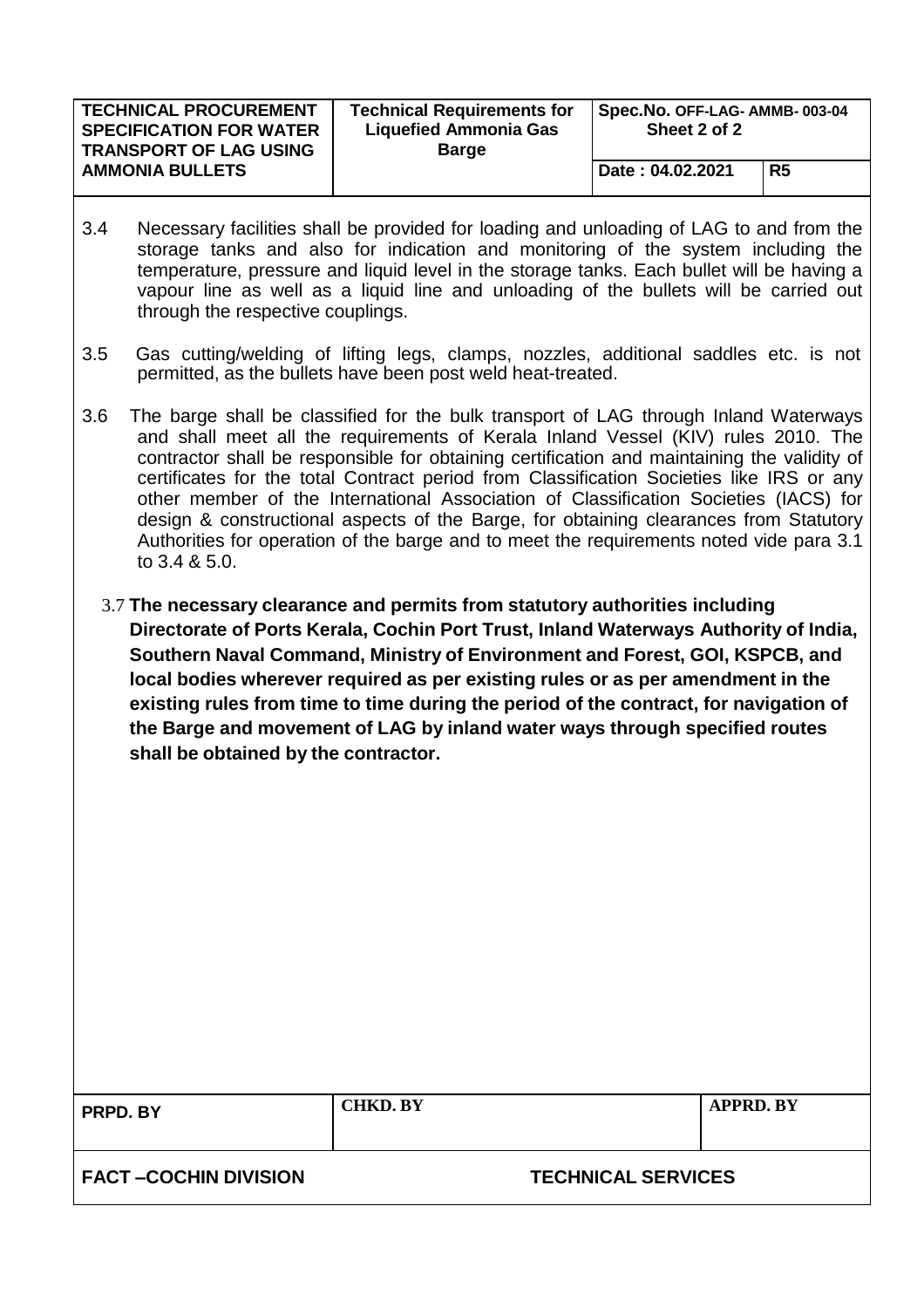| <b>TECHNICAL PROCUREMENT</b><br><b>SPECIFICATION FOR WATER</b> | <b>Safety Requirements for</b>               | Spec.No. OFF-LAG- AMMB-003-05<br>Sheet 1 of 2 |                |
|----------------------------------------------------------------|----------------------------------------------|-----------------------------------------------|----------------|
| <b>TRANSPORT OF LAG USING</b><br><b>AMMONIA BULLETS</b>        | <b>Liquefied Ammonia Gas</b><br><b>Barge</b> | Date: 04.02.2021                              | R <sub>5</sub> |

#### 4.1 **Safety Requirements for Liquefied Ammonia Gas Barge**

- $4.2$  The total responsibility for safe transportation of LAG, without causing any environmental hazards or pollution, rests with the contractor. All safety facilities and accessories required shall be provided to protect personnel in the barge and the population in the areas surrounding the water ways, during eventualities like ammonia leakage, fire grounding of the barge or collision with other vessels.
- 4.3 The barge organized by the contractor shall confirm to all requirements of safety needed for water transport and handling of LAG at high pressure due to temperature rise on account of any delay in unloading. The contractor shall observe all applicable rules and procedures in respect of design, manufacture, up-keep and operation of the equipment.
- 4.4 The barge shall be provided with appropriate safety appliances for personnel safety and facilities for safe escape of the crew in the event of any unexpected and uncontrollable situation. The safety requirements/facilities shall essentially consist of, but not limited to the following:
- 4.3.1 Safety gadgets such as:

Minimum SIX numbers of single piece encapsulating full body chemical suit on board and minimum

SIX nos. of SCBA set and goggles. Provide sufficient number of tarpaulins made of either

polypropylene or polyethylene on board of the barge.

- 4.3.2 One inline inductor with five number of foam concentrate (20 litre can) shall be maintained on board the barge.
- 4.3.3 Sprinkler system to be provided throughout the periphery of the Barge. Provision for water

curtain shall be available in the barge surrounding each bullet dome

- 4.3.4 Tower lighting with portable back up power supply shall be available to meet any emergency on board the barge.
- 4.3.5 Portable pump with basket strainers shall be maintained in addition to the in built float pump.
- 4.3.6 Provide two approach ladder at opposite sides of the barge for responder to move on board in the event of emergency.

| PRPD. BY                    | <b>CHKD. BY</b> | <b>APPRD. BY</b>          |
|-----------------------------|-----------------|---------------------------|
| <b>FACT-COCHIN DIVISION</b> |                 | <b>TECHNICAL SERVICES</b> |
|                             |                 |                           |
|                             |                 |                           |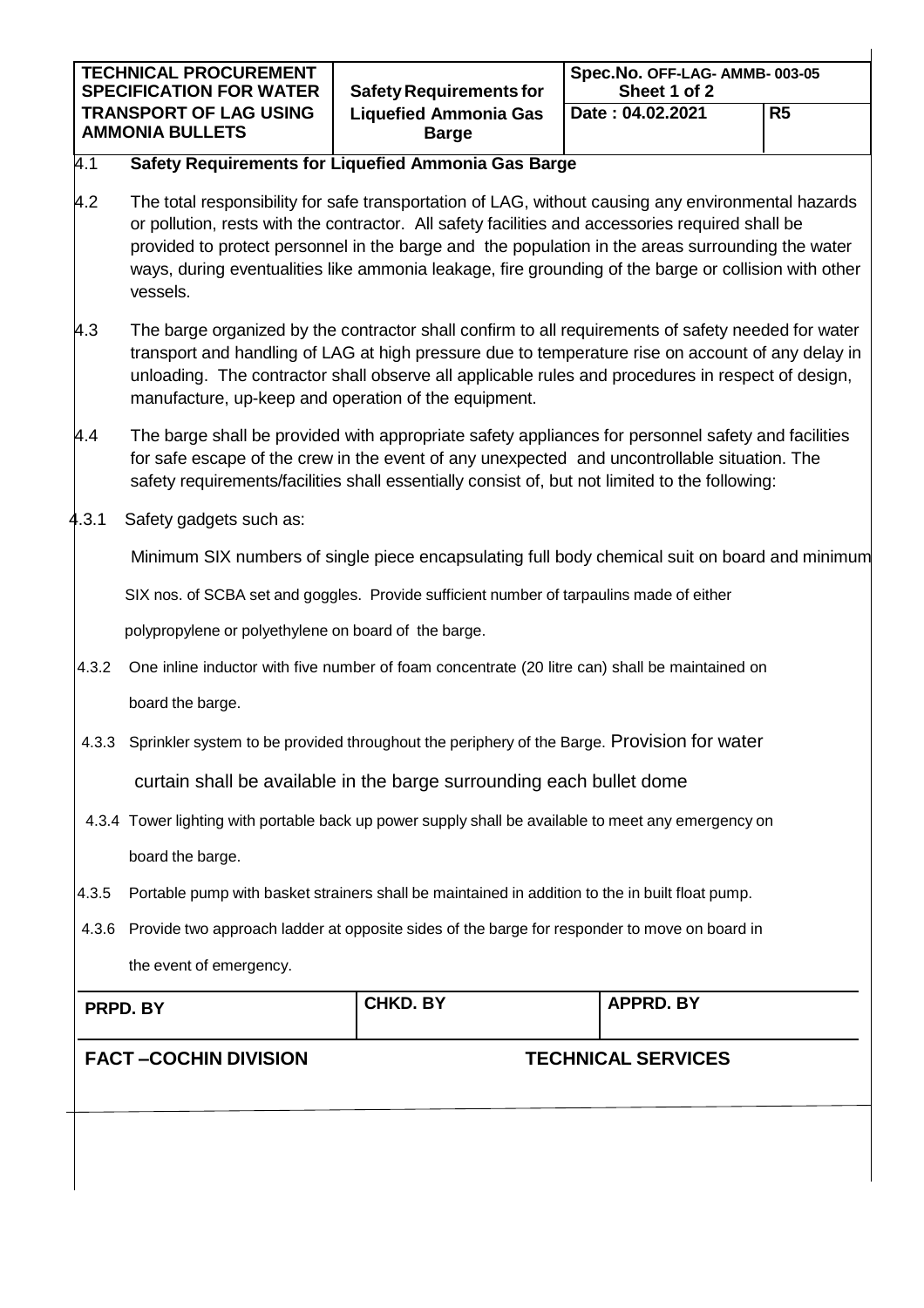| <b>TECHNICAL PROCUREMENT</b><br><b>SPECIFICATION FOR WATER</b>                                                                                                                                                                                                                                                                                                                                                                                                                                                                                                                                                                                                                                                                         |                                                                                                                                                                                                                                                                                                                                                           | <b>Safety Requirements for</b>                                                                                                                                | Spec.No. OFF-LAG- AMMB-003-05<br>Sheet 2 of 2 |                |
|----------------------------------------------------------------------------------------------------------------------------------------------------------------------------------------------------------------------------------------------------------------------------------------------------------------------------------------------------------------------------------------------------------------------------------------------------------------------------------------------------------------------------------------------------------------------------------------------------------------------------------------------------------------------------------------------------------------------------------------|-----------------------------------------------------------------------------------------------------------------------------------------------------------------------------------------------------------------------------------------------------------------------------------------------------------------------------------------------------------|---------------------------------------------------------------------------------------------------------------------------------------------------------------|-----------------------------------------------|----------------|
|                                                                                                                                                                                                                                                                                                                                                                                                                                                                                                                                                                                                                                                                                                                                        | <b>TRANSPORT OF LAG USING</b>                                                                                                                                                                                                                                                                                                                             | <b>Liquefied Ammonia Gas</b>                                                                                                                                  | Date: 04.02.2021                              | R <sub>5</sub> |
|                                                                                                                                                                                                                                                                                                                                                                                                                                                                                                                                                                                                                                                                                                                                        | <b>AMMONIA BULLETS</b>                                                                                                                                                                                                                                                                                                                                    | <b>Barge</b>                                                                                                                                                  |                                               |                |
| 4.3.7                                                                                                                                                                                                                                                                                                                                                                                                                                                                                                                                                                                                                                                                                                                                  | One number of air inflated boat shall be maintained on board of the barge to provide                                                                                                                                                                                                                                                                      |                                                                                                                                                               |                                               |                |
|                                                                                                                                                                                                                                                                                                                                                                                                                                                                                                                                                                                                                                                                                                                                        | connectivity from land to barge.                                                                                                                                                                                                                                                                                                                          |                                                                                                                                                               |                                               |                |
| 4.3.8                                                                                                                                                                                                                                                                                                                                                                                                                                                                                                                                                                                                                                                                                                                                  |                                                                                                                                                                                                                                                                                                                                                           | Provide and maintain 6 nos. of 15 meter delivery hose with two number of zero torque                                                                          |                                               |                |
|                                                                                                                                                                                                                                                                                                                                                                                                                                                                                                                                                                                                                                                                                                                                        |                                                                                                                                                                                                                                                                                                                                                           | branch for spraying water with sufficient number of hose boxes on board the barge.                                                                            |                                               |                |
| 4.3.9                                                                                                                                                                                                                                                                                                                                                                                                                                                                                                                                                                                                                                                                                                                                  |                                                                                                                                                                                                                                                                                                                                                           | Provide and maintain 3 numbers of CO2 extinguishers (4.5 kg).                                                                                                 |                                               |                |
|                                                                                                                                                                                                                                                                                                                                                                                                                                                                                                                                                                                                                                                                                                                                        | sprinkler system.                                                                                                                                                                                                                                                                                                                                         | 4.3.10 Additional diesel engine driven fire hydrant pump shall be available and connected to the                                                              |                                               |                |
|                                                                                                                                                                                                                                                                                                                                                                                                                                                                                                                                                                                                                                                                                                                                        |                                                                                                                                                                                                                                                                                                                                                           | 4.3.11 Cabin of the barge shall be airtight and shall be in accordance with the Classification                                                                |                                               |                |
|                                                                                                                                                                                                                                                                                                                                                                                                                                                                                                                                                                                                                                                                                                                                        | Society rule requirement                                                                                                                                                                                                                                                                                                                                  |                                                                                                                                                               |                                               |                |
|                                                                                                                                                                                                                                                                                                                                                                                                                                                                                                                                                                                                                                                                                                                                        |                                                                                                                                                                                                                                                                                                                                                           | 4.3.12 All the light fittings/power sockets in the barge shall be flame proof and shall be in<br>accordance with the classification Society rule requirement. |                                               |                |
|                                                                                                                                                                                                                                                                                                                                                                                                                                                                                                                                                                                                                                                                                                                                        |                                                                                                                                                                                                                                                                                                                                                           | 4.3.13 First aid box shall be provided and MSDS / TREM cards to be exhibited properly.                                                                        |                                               |                |
|                                                                                                                                                                                                                                                                                                                                                                                                                                                                                                                                                                                                                                                                                                                                        | 4.3.14 Provide and maintain Communication facilities, public address system along with<br>emergency siren on board.                                                                                                                                                                                                                                       |                                                                                                                                                               |                                               |                |
|                                                                                                                                                                                                                                                                                                                                                                                                                                                                                                                                                                                                                                                                                                                                        | 4.4.0 The instructions of FACT Management through its staff/employees shall be obliged by<br>the Contractor regarding operation and safety of barge movement from time to time.                                                                                                                                                                           |                                                                                                                                                               |                                               |                |
| 4.5.0 The operating staff/crew engaged by the contractor shall be properly and adequately<br>instructed in writing in a language understood by them, on the material handled by them,<br>its properties, its storage conditions, consequence of any exposure to it in the event of<br>leakage and procedure to be followed in the event of any unexpected disaster situation.<br>The Crew members shall be imparted with training in safe handling of hazardous chemical<br>including Ammonia, wearing of SCBA, full body chemical suit, trap and control<br>procedures, arresting ammonia leak using leak sealing belts and pads, first aid emergency<br>procedures and other response procedures and a register should be maintained |                                                                                                                                                                                                                                                                                                                                                           |                                                                                                                                                               |                                               |                |
|                                                                                                                                                                                                                                                                                                                                                                                                                                                                                                                                                                                                                                                                                                                                        | 4.6.0 In the event of contractors barge not having been appropriately certified by the concerned<br>authorities or due to other unsatisfactory conditions, FACT reserves the right to reject any<br>barge brought by contractor due to its unsound condition or being not worthy of water<br>transport or found unsuitable for the transportation of LAG. |                                                                                                                                                               |                                               |                |
| 4.7.0                                                                                                                                                                                                                                                                                                                                                                                                                                                                                                                                                                                                                                                                                                                                  | The barge shall have a Supervisor on board with single point responsibility.                                                                                                                                                                                                                                                                              |                                                                                                                                                               |                                               |                |
|                                                                                                                                                                                                                                                                                                                                                                                                                                                                                                                                                                                                                                                                                                                                        | PRPD. BY                                                                                                                                                                                                                                                                                                                                                  | <b>CHKD. BY</b>                                                                                                                                               | <b>APPRD. BY</b>                              |                |
|                                                                                                                                                                                                                                                                                                                                                                                                                                                                                                                                                                                                                                                                                                                                        | <b>FACT-COCHIN DIVISION</b><br><b>TECHNICAL SERVICES</b>                                                                                                                                                                                                                                                                                                  |                                                                                                                                                               |                                               |                |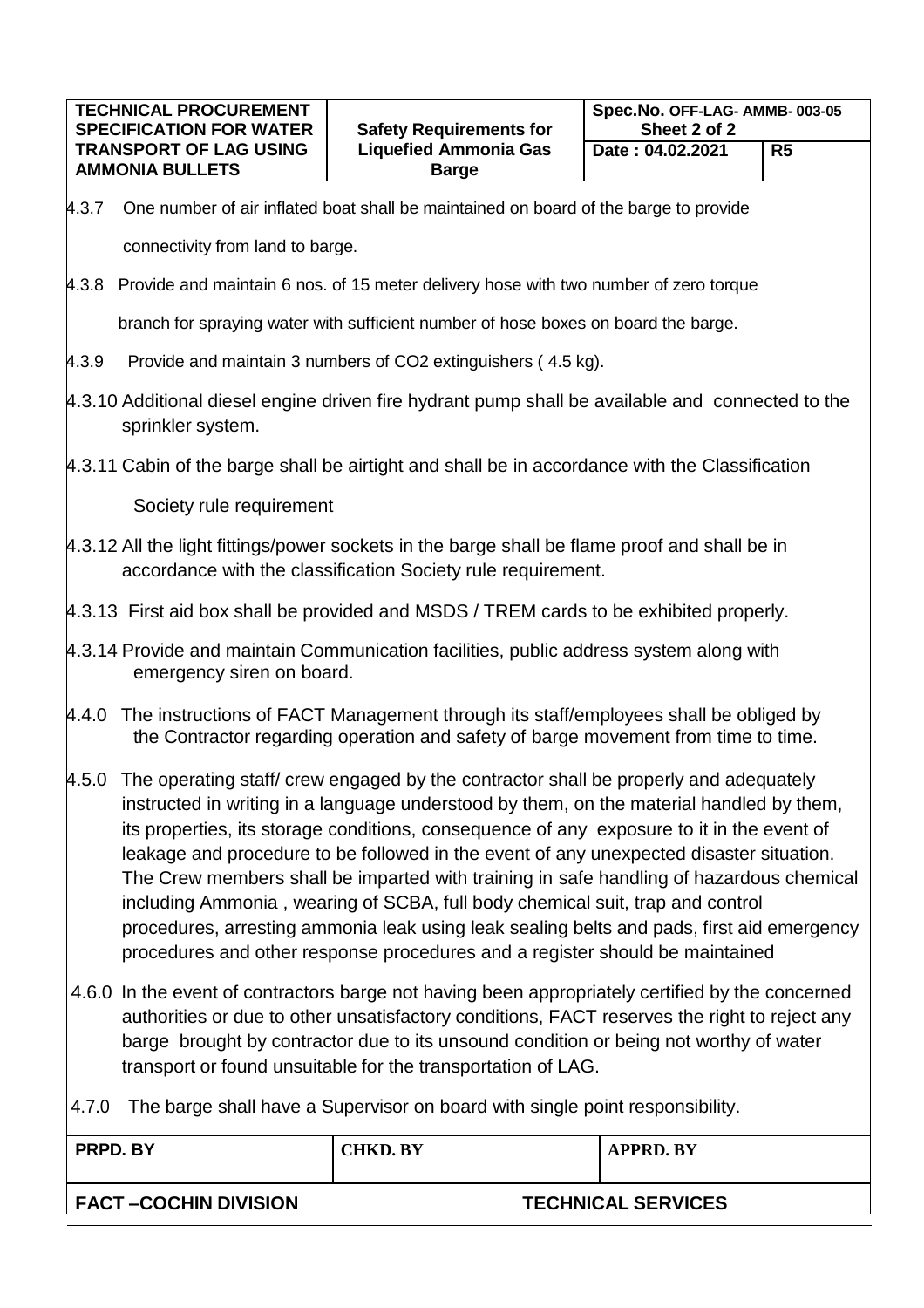#### **5.0 Broad technical specifications - Inland waterway barge for carriage of ammonia bullet tanks:**

The broad technical specification listed below may not be complete and exhaustive enough to meet all the Rules, Regulations and Statutory requirements. Any mandatory requirement over and above what is listed in this document should additionally be complied with. The Company reserves the right to modify any technical parameters and specifications at any time at their discretion.

The broad technical specifications of the vessel are as follows:

- 5.1.0 Each of the bullet tanks along with its insulations would have an extreme dimension of about 16.5m length and 2.4m diameter. The loaded weight of each bullet tank would be about 60 tonnes. The contractor shall accommodate the 6 bullets in one barge or more than one barge. The quantity transported shall not be less than 192 tons per day as per clause 8.8. The bidder shall submit a detailed scheme / drawing of the proposed arrangement for mounting the bullets on the barge and the detailed plan for accomplishing movement of minimum 192 tons per day as per his proposed arrangement. / scheme. Integrated Tug Barge (ITB) is also acceptable
- 5.2.0 The vessel carrying the bullet tanks should be made of ship building steel.
- 5.3.0 The vessel is expected to operate between FACT's Ammonia Handling Installation at Cochin Port and FACT (CD), Ambalamedu / FACT(PD), Udyogamandal and FACT(CD), Ambalamedu taking a route through the Champakkara canal (National Waterway No. 3). This route has several shallow patches. The actual dimensions of the vessel should be such that it will permit safe operation through this route at all possible loading condition and tide and also taking into consideration the several bridges in the waterway from Cochin port and FACT Installations. Ballasting the vessel to achieve the air draught restriction is permitted.
- 5.4.0 The bidder shall specify the dimensions and other particulars of the proposed barge in the offer.
- 5.5.0 The scantlings of the vessel, the equipment on board for safe operation, lifesaving, firefighting, navigation, crew accommodation standards and the overall configuration with Ammonia in bullet tanks should have the approval of a Classification Society who is also a member of IACS (International Association of Classification Societies). In addition, it should also conform to the special rules of the said Classification Society for carriage of Liquefied Anhydrous Ammonia

**PRPD. BY CHKD. BY APPRD. BY**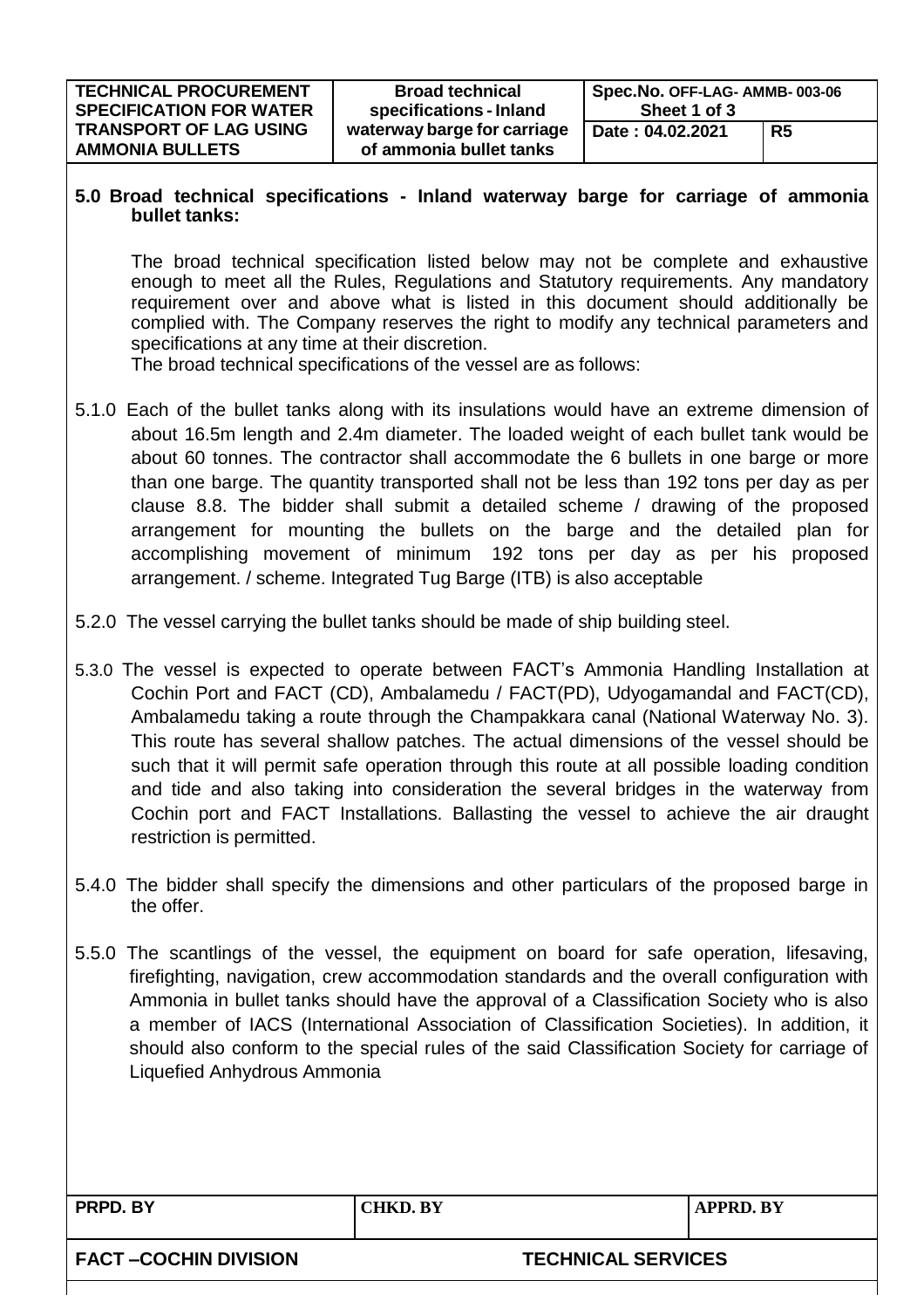| <b>TECHNICAL PROCUREMENT</b><br><b>SPECIFICATION FOR WATER</b> | <b>Broad technical</b><br>specifications - Inland      | Spec.No. OFF-LAG- AMMB-003-06<br>Sheet 2 of 3 |                |
|----------------------------------------------------------------|--------------------------------------------------------|-----------------------------------------------|----------------|
| <b>TRANSPORT OF LAG USING</b><br><b>AMMONIA BULLETS</b>        | waterway barge for carriage<br>of ammonia bullet tanks | Date: 04.02.2021                              | R <sub>5</sub> |
|                                                                |                                                        |                                               |                |

5.6.0 Sufficient accommodation spaces should be provided in accordance with the norms for crew safety and comfort. The crew strength should be in accordance with the Regulation for a vessel engaged in the transportation of cargo in the Inland waterways.

## **5.7.0 Stability:**

- 5.7.1 The cargo (Ammonia) being a dangerous liquefied gas, the following norms of intact stability will have to be satisfied:
	- a) Proof of sufficient intact stability shall be furnished for all stages of loading and unloading and for the final loading condition.
	- b) Stability (intact):
		- (i) Stability is to be assessed according to the requirements of GZ curve area, minimum righting lever and initial metacentric height
		- **(ii)** The requirements for intact stability resulting from the damaged stability calculations shall be fully complied with.
- 5.8.0 The main machinery shall be in the aft of the vessel..
- 5.9.0 The Ammonia bullets have to be located below deck in the cargo area.
- 5.10.0 No source of ignition is to be present in the cargo space.
- 5.11.0 The cargo space is to be segregated from the other spaces by gas-tight bulkheads.
- 5.12.0 The bullet tanks should be supported by the hull such as to prevent bodily movement of the tank under static and dynamic loads while allowing contraction and expansion of the tanks under temperature variations and hull deflections without undue stressing of the tanks and the hull.

| PRPD. BY              | <b>CHKD. BY</b> | APPRD. BY                 |
|-----------------------|-----------------|---------------------------|
| FACT –COCHIN DIVISION |                 | <b>TECHNICAL SERVICES</b> |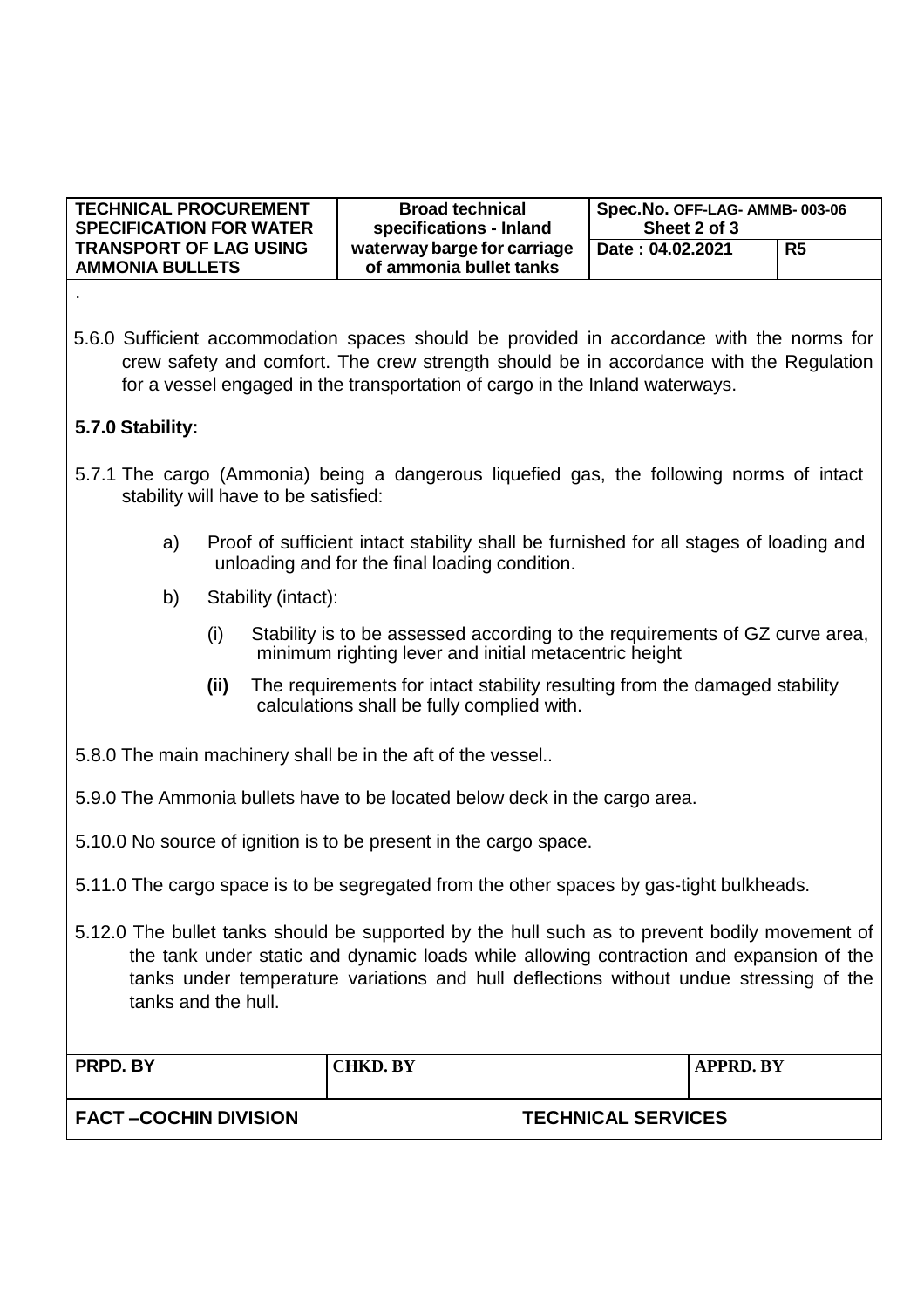| <b>TECHNICAL PROCUREMENT</b>                            | <b>Broad technical</b>                                 | Spec.No. OFF-LAG- AMMB-003-06 |    |
|---------------------------------------------------------|--------------------------------------------------------|-------------------------------|----|
| <b>SPECIFICATION FOR WATER</b>                          | specifications - Inland                                | Sheet 3 of 3                  |    |
| <b>TRANSPORT OF LAG USING</b><br><b>AMMONIA BULLETS</b> | waterway barge for carriage<br>of ammonia bullet tanks | Date: 10.01.2017              | R4 |

- 5.13.0 Anti-floatation arrangements are to be provided for the bullet tanks. Such arrangements are to be suitable to withstand an upward force caused by an empty tank in a hold space flooded to the maximum full load draught of the ship, without exceeding the yield stress in the material of all involved structures.
- 5.14.0 Accommodation area, Engine room, Bilge system, water spraying system, fuel oil tanks, electrical system and Ballast system shall have the approval of Classification Society who is also a member of IACS (International Association of Classification Societies). In addition, it should also conform to the special rules of the said Classification Society for carriage of Liquefied Anhydrous Ammonia.

### 5.15.0 **Proposed General Arrangement:**

A typical GA drawing of 6 bullets in a barge showing piping, instruments etc. is attached as Annexure 1 for reference purposes. The GA drawing is indicative only and changes may be carried out in the piping for safety of operations as per the P&ID provided by FACT. The bidder shall submit a detailed GA drawing of the proposed arrangement of bullets in the barge.

| PRPD. BY                    | <b>CHKD. BY</b>           | APPRD. BY |
|-----------------------------|---------------------------|-----------|
| <b>FACT-COCHIN DIVISION</b> | <b>TECHNICAL SERVICES</b> |           |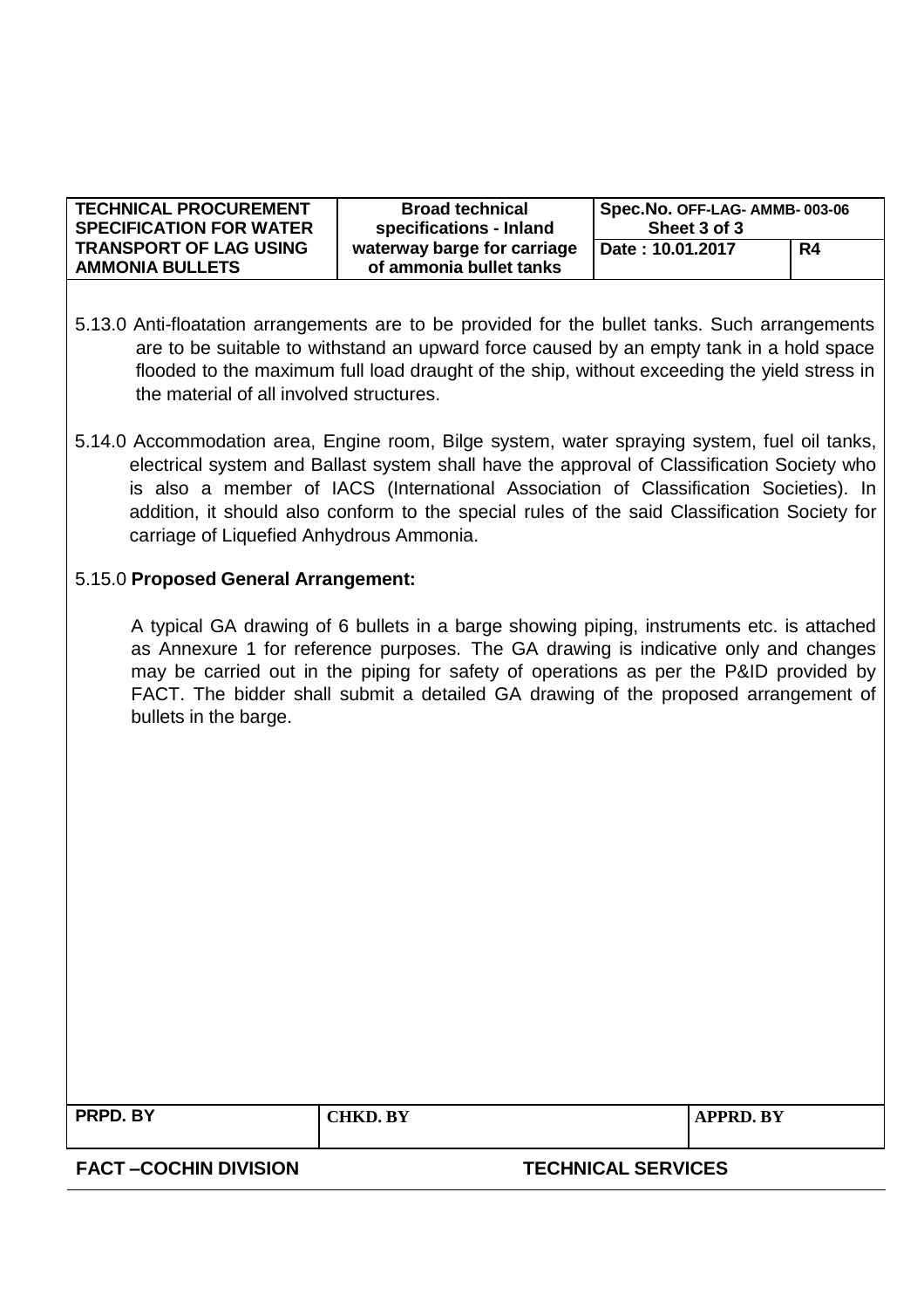| <b>TECHNICAL PROCUREMENT</b><br><b>SPECIFICATION FOR WATER</b> | <b>Maintenance of Equipment</b> | Spec.No. OFF-LAG- AMMB-003-07<br>Sheet 1 of 1 |  |
|----------------------------------------------------------------|---------------------------------|-----------------------------------------------|--|
| <b>TRANSPORT OF LAG USING</b><br><b>AMMONIA BULLETS</b>        |                                 | R5<br>Date: 04.02.2021                        |  |

#### 6.1 **Maintenance of Equipment:**

- 6.2 The contractor is expected to maintain the equipment scheduled for the work in good condition. To enable this, the contractor will be normally allowed to withdraw the barge from service for a maximum period of thirty days per calendar year to meet the needs of docking, repairs and maintenance.
- 6.3 The program of laying up the barge for the above purpose including the requirement if any of longer periods of lay up in some years to meet the needs of special survey etc. shall be discussed with FACT well in advance so that FACT's operations are not affected on this account.
- 6.4 The scope of maintenance for the contractor includes the barge and all equipment associated except the bullets. The routine overhauling of the bullets shall be carried out by FACT in the frequency fixed by FACT during the contract period. Competent personnel of FACT shall handle the inspection, testing and maintenance of the bullets. However, damage to the bullets/bullet insulation shall be avoided during normal operations and care shall be taken to maintain the bullets in the best possible manner.

| PRPD. BY                    | <b>CHKD. BY</b>           | <b>APPRD. BY</b> |
|-----------------------------|---------------------------|------------------|
| <b>FACT-COCHIN DIVISION</b> | <b>TECHNICAL SERVICES</b> |                  |
|                             |                           |                  |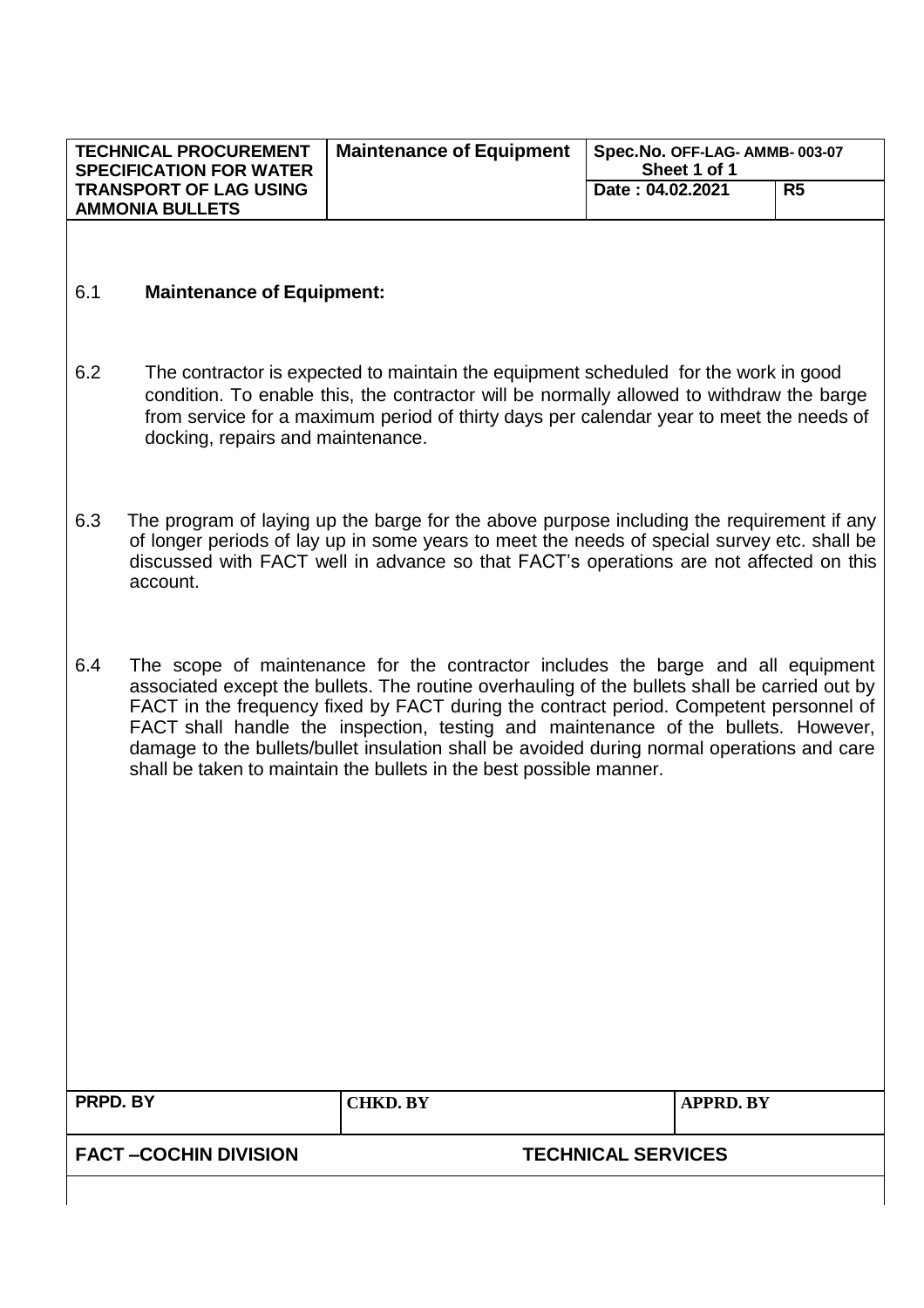| <b>TECHNICAL PROCUREMENT</b><br><b>SPECIFICATION FOR WATER</b><br><b>TRANSPORT OF LAG USING</b><br><b>AMMONIA BULLETS</b> | Scope of work | Spec.No.OFF-LAG-AMMB-003-08<br>Sheet 1 of 1<br>Date: 10.01.2017 | R4 |
|---------------------------------------------------------------------------------------------------------------------------|---------------|-----------------------------------------------------------------|----|
|                                                                                                                           |               |                                                                 |    |

### **7.0 Scope of work:**

- **7.1** Water transport of Liquefied Ammonia Gas (LAG) at -33Degree Centigrade by Barge from FACT Petrochemical Division (PD) at Udyogamandal / FACT Ammonia Storage at Willington Island, Cochin Port to FACT(CD), Ambalamedu and FACT Ammonia Storage Tank at Willington Island, Cochin Port to FACT (PD), Udyogamandal as per the following routes:
	- a) From the barge jetty at FACT's Petrochemical Division at Udyogamandal to the Barge jetty at FACT's Cochin Division at Ambalamedu.
	- b) From the barge jetty at FACT's Ammonia Storage Installation at Willington Island, Cochin port to the Barge jetty at FACT's Cochin Division at Ambalamedu.
	- c) From the barge jetty at FACT's Ammonia Storage Installation at Willington Island, Cochin port to the Barge jetty at FACT's Petrochemical Division at Udyogamandal.

| <b>PRPD. BY</b>       | <b>CHKD. BY</b>           | <b>APPRD. BY</b> |  |
|-----------------------|---------------------------|------------------|--|
|                       |                           |                  |  |
| FACT –COCHIN DIVISION | <b>TECHNICAL SERVICES</b> |                  |  |
|                       |                           |                  |  |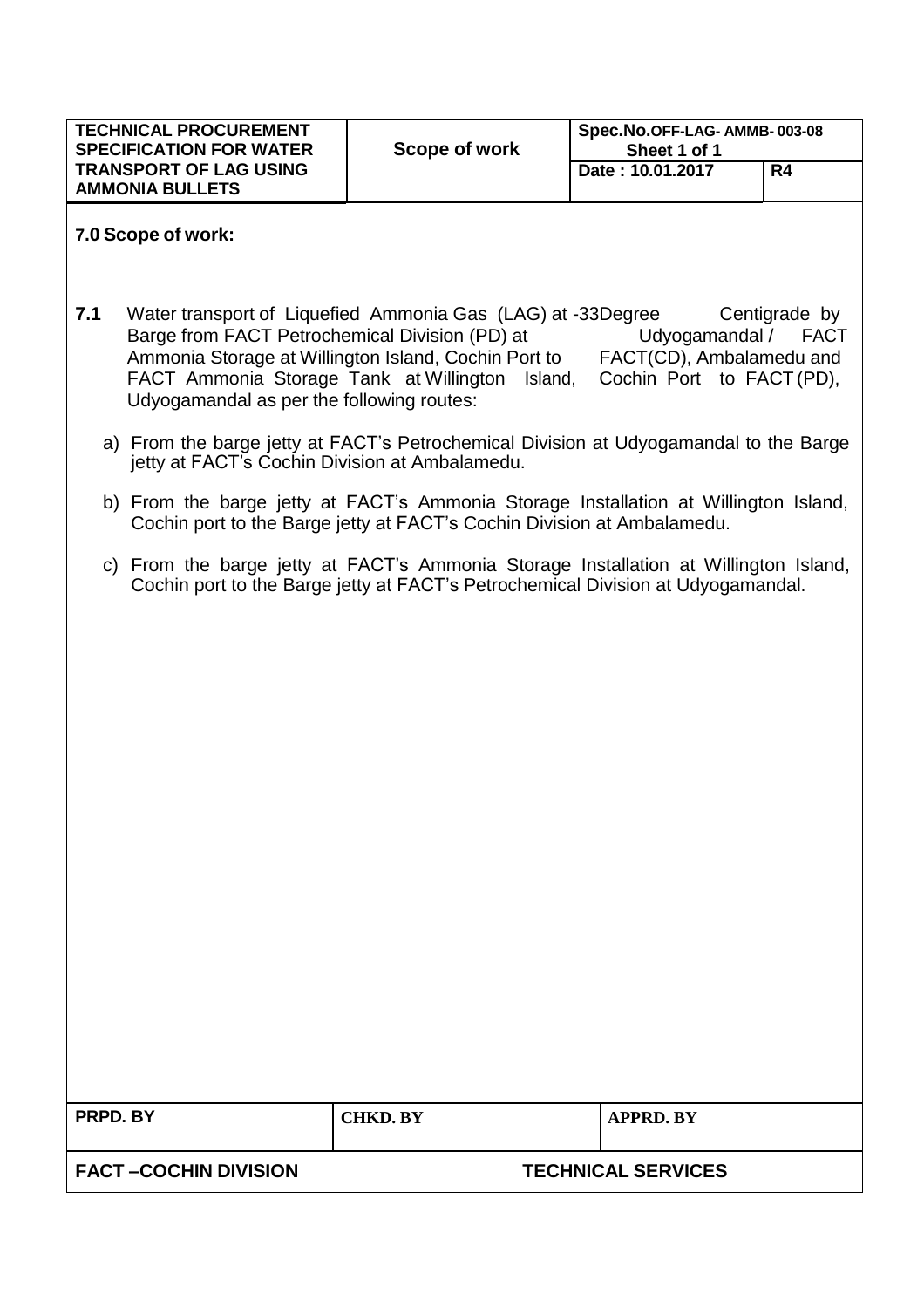| <b>TECHNICAL PROCUREMENT</b><br><b>SPECIFICATION FOR WATER</b> | <b>Scope of Contractor</b> | Spec.No. OFF-LAG- AMMB-003-09<br>Sheet 1 of 2 |                |
|----------------------------------------------------------------|----------------------------|-----------------------------------------------|----------------|
| <b>TRANSPORT OF LAG USING</b><br><b>AMMONIA BULLETS</b>        |                            | Date: 04.02.2021                              | R <sub>5</sub> |

#### **8.0 Scope of Contractor:**

- 8.1Transporting the dismantled ammonia bullets to Jetty / barge lying site and fixing the bullets on the barge, without damage to vessel and insulation. Rigging arrangements for lifting of the bullets may be suitably devised in the absence of lifting legs. Any damage to the PUF insulation, cladding due to rigging operation/ transportation of the bullets etc. shall be made good by the Contractor at his own cost before commissioning of the bullets.
- 8.2 Labour involved in transporting and fixing the bullets
- 8.3 Lifting tackles, machinery and carriages needed for the above work.
- 8.4 Piping, walkways, supports work etc inside the barge including all materials required for fabrication, testing of the installation, maintenance and statutory testing of installation on board except the bullets.
- 8.5 PUF insulation of liquid and vapour lines inside the barge from bullets to isolation valves (Ball valves).
- 8.6 All piping materials/valves etc. (LTCS) & PUF Insulation of piping shall be as per specification provided by FACT.
- 8.7 Coupling & Decoupling of Quick release couplings for loading / unloading activities shall be carried out by the contractor under the supervision of FACT's representative.
- 8.8 FACT's required quantity is 192 MT / day for transportation of LAG from:
	- a) FACT (PD) at Udyogamandal to FACT (CD) at Ambalamedu;

OR

- b) FACT Ammonia Storage (Willington Island), Cochin Port to FACT (CD) at Ambalamedu; OR
- c) FACT Ammonia Storage (Willington Island), Cochin Port to FACT (PD) at Udyogamandal.

The bidder may quote the maximum quantity he will be able to transport per day using his barge

8.9 Work site for fixing the Ammonia bullets in the barge and the connected works can either be at FACT(CD) site or at the discretion of the contractor. FACT representatives shall inspect the work at FACT site or other sites as and when the contractor makes available the job for inspection.

| <b>PRPD. BY</b>             | <b>CHKD. BY</b> |                           | APPRD. BY |
|-----------------------------|-----------------|---------------------------|-----------|
| <b>FACT-COCHIN DIVISION</b> |                 | <b>TECHNICAL SERVICES</b> |           |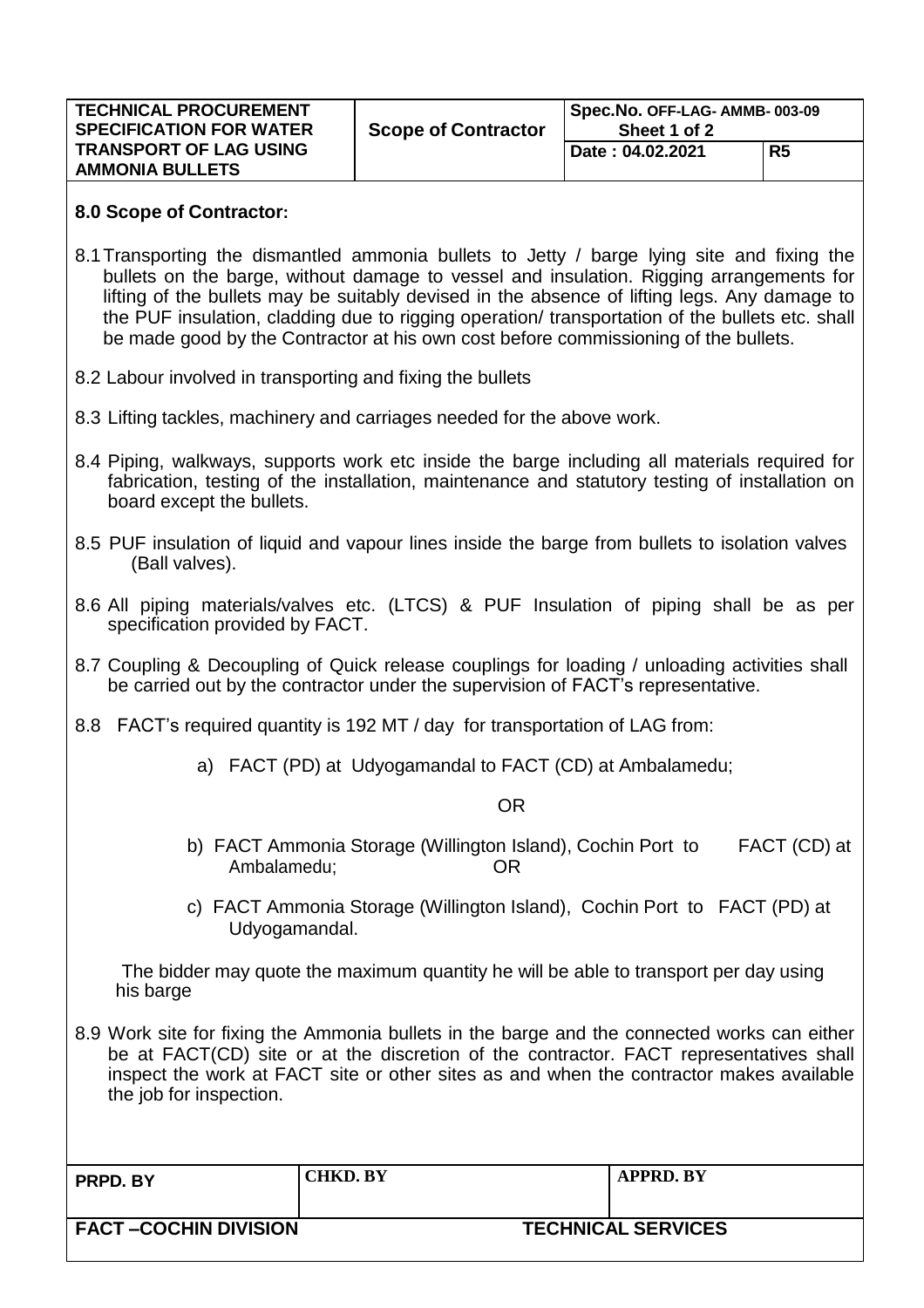| <b>TECHNICAL PROCUREMENT</b><br><b>SPECIFICATION FOR WATER</b> | <b>Scope of Contractor</b> | Spec.No. OFF-LAG- AMMB-003-09<br>Shee2 2 of 2 |    |
|----------------------------------------------------------------|----------------------------|-----------------------------------------------|----|
| <b>TRANSPORT OF LAG USING</b><br><b>AMMONIA BULLETS</b>        |                            | Date: 04.01.2021                              | R5 |

- 8.10 The barge Operator shall be ready in all respects for transportation of LAG within 4 months of award of contract or within 4 months of issue of Ammonia bullets by FACT which ever is later.
- 8.11 The bullets have to be returned to FACT-CD with in 30days after completion of the contract period. The contractor shall arrange for dismantling the bullets from the barge and for transportation of the same to designated location in FACT(CD) as per instructions of FACT Representative.

| <b>PRPD. BY</b>             | <b>CHKD. BY</b> |                           | <b>APPRD. BY</b> |
|-----------------------------|-----------------|---------------------------|------------------|
| <b>FACT-COCHIN DIVISION</b> |                 | <b>TECHNICAL SERVICES</b> |                  |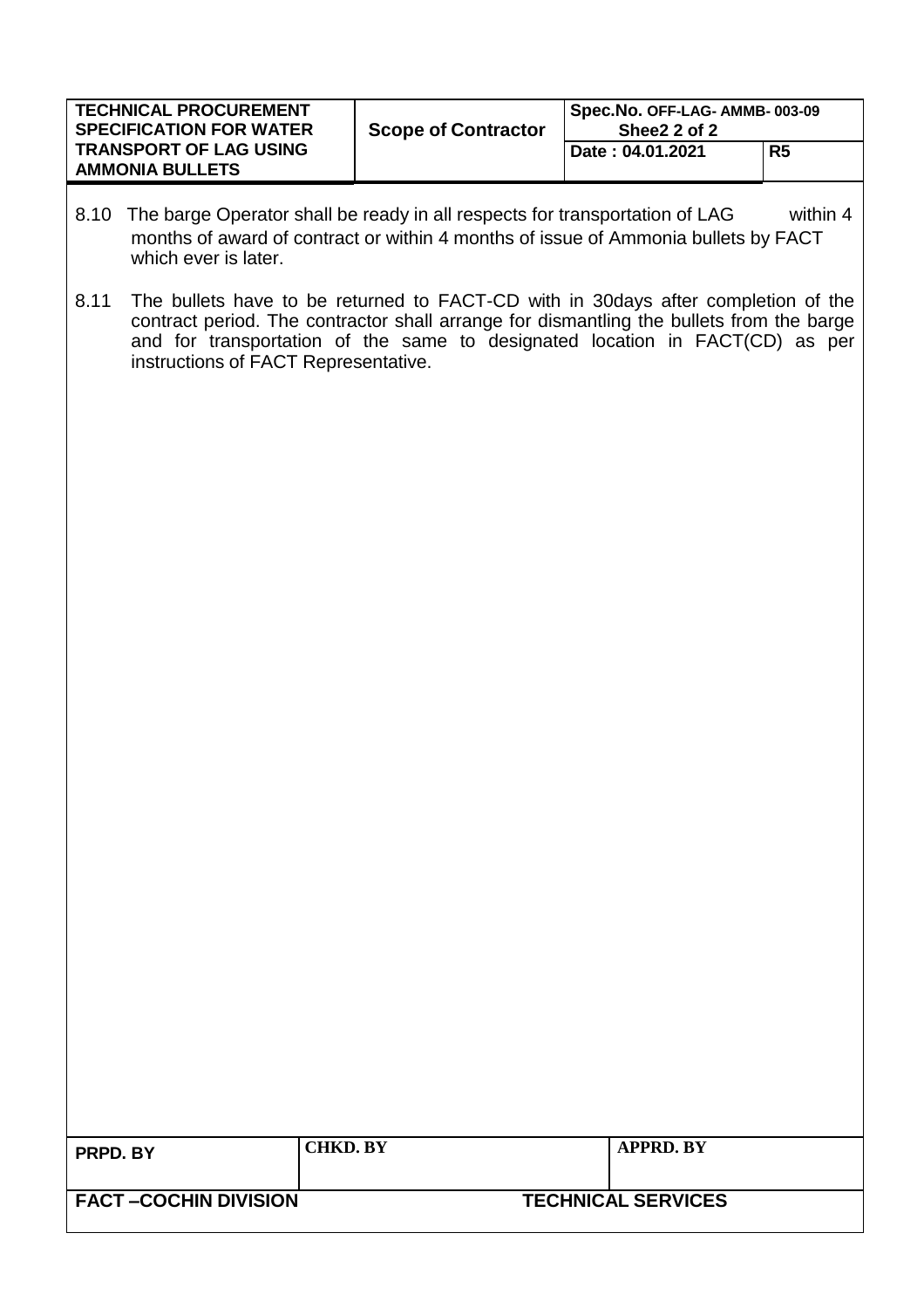| <b>TECHNICAL PROCUREMENT</b><br><b>SPECIFICATION FOR WATER</b> | <b>Facilities by</b> | Spec.No. OFF-LAG- AMMB-003-10<br>Sheet 1 of 2 |    |
|----------------------------------------------------------------|----------------------|-----------------------------------------------|----|
| <b>TRANSPORT OF LAG USING</b><br><b>AMMONIA BULLETS</b>        | <b>Contractor</b>    | Date: 04.02.2021                              | R5 |

#### **9.0 Facilities by Contractor**

- 9.1 Contractor shall own / acquire the required barge as per para 3 at his own cost and use them for the transportation of the required quantity of LAG. Contractor shall transport sufficient quantity in order to meet the day to day requirement and also to maintain a buffer stock in FACT's storage tanks so that FACT's plants can be operated uninterrupted and smoothly.
- 9.2 The barge provided by contractor shall confirm to operating conditions specified by FACT, applicable design codes, statutory regulations in vogue, good engineering practice and with all Safety precautions. Contractor shall be responsible to obtain approval of the statutory as well as of Certification Agency for the design and drawings of the barge as applicable for carrying the bullets for transportation of Ammonia and shall produce the related documents to FACT. FACT Management or authorized representatives shall also have access to the works of contractor and their sub-contractors for inspection of barge at any stage to ascertain progress of manufacture and/or quality of work and more over shall have the right to inspect the barge at any time during the period of contract.
- 9.3 FACT shall extend all co operation to the contractor to obtain the necessary Navigation certificates licenses, clearances etc. from the authorities concerned. However, contractor shall be solely responsible for timely receipt of required certificates, licenses etc. Contractor shall renew the Licenses, certificates, Clearances etc. from time to time as stipulated by the authorities concerned and keep them valid for the entire duration of the contract. Valid certificates, licenses and clearances etc. shall be made available to FACT as and when required.
- 9.4 Contractor shall ensure that the specification of all valves and fittings inside the Barge/ bullet shall be as per P&ID and shall match with vapor arm and liquid arm couplings issued by FACT. FACT shall within one week from the date of award of contract, furnish to the contractor details and specifications of couplings and pipe/pipe fittings to be fitted in the barge. Contractor shall inform the details of operating staff/crew for the barge operation one week before starting the operation.
- 9.5 If changes are required to be made at a future date on the coupling arrangements provided on the barge / bullet of the contractor, the same shall be undertaken only with the prior approval of FACT.
- 9.6 Contractor should ensure that his equipment and employees have adequate coverage under the statutory obligations including ESI/Workmen's Compensation Act. Payment of Wages Act, Motor vehicles Act, Safety regulations etc. as may be applicable and expenditure for these shall be met by the contractor. No extra payment will be made by FACT on this account and contractor shall indemnify FACT against such expenditure / claims.

| <b>PRPD. BY</b>      | <b>CHKD. BY</b>           | <b>APPRD. BY</b> |
|----------------------|---------------------------|------------------|
| FACT-COCHIN DIVISION | <b>TECHNICAL SERVICES</b> |                  |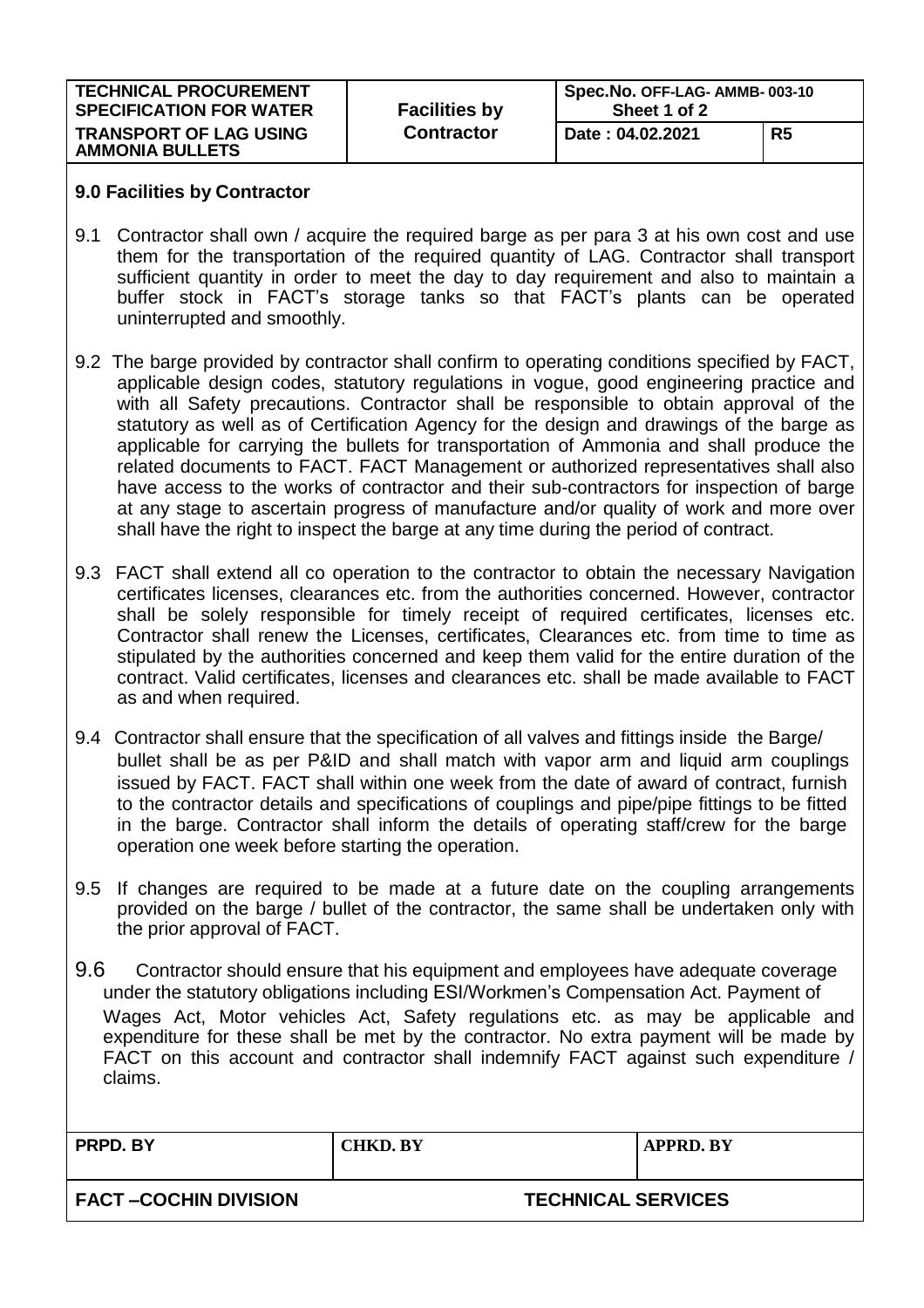| <b>TECHNICAL PROCUREMENT</b><br><b>SPECIFICATION FOR WATER</b> | <b>Facilities by</b> | Spec.No. OFF-LAG- AMMB-003-10<br>Sheet 2 of 2 |    |
|----------------------------------------------------------------|----------------------|-----------------------------------------------|----|
| <b>TRANSPORT OF LAG USING</b><br><b>AMMONIA BULLETS</b>        | <b>Contractor</b>    | Date: 04.02.2021                              | R5 |

- 9.7 Contractor shall ensure that the transportation system is operated safely without causing any environmental hazards or pollution and that no danger is caused to men / materials/marine life or facilities belonging to third parties or Public / FACT.
- 9.8 The barge with the bullets shall be used only for the purpose for which it is intended as per the contract.

| PRPD. BY                    | <b>CHKD. BY</b>           | APPRD. BY |
|-----------------------------|---------------------------|-----------|
| <b>FACT-COCHIN DIVISION</b> | <b>TECHNICAL SERVICES</b> |           |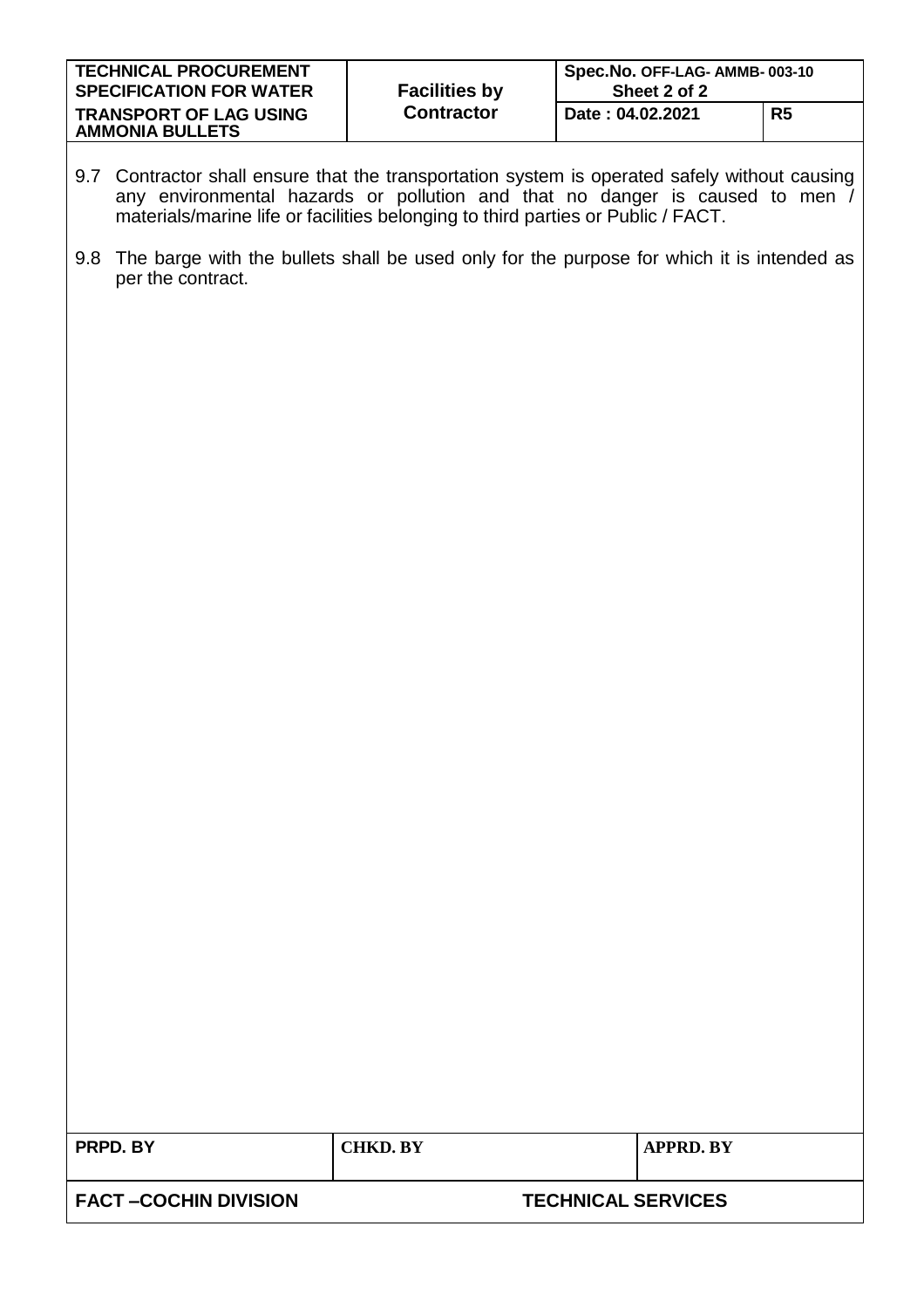| <b>TECHNICAL PROCUREMENT</b><br><b>SPECIFICATION FOR WATER</b> | <b>Quality of Work</b> | Spec.No. OFF-LAG- AMMB-003-11<br>Sheet 1 of 1 |    |
|----------------------------------------------------------------|------------------------|-----------------------------------------------|----|
| <b>TRANSPORT OF LAG USING</b><br><b>AMMONIA BULLETS</b>        |                        | Date: 04.02.2021                              | R5 |

### **10.0 Quality of Work:**

- 10.1 Contractor shall execute work diligently and according to appropriate specifications consistent with the requirements explained vide para 3 to 8 hereof. If FACT is not satisfied with the design, specifications or material of construction or workmanship of the barge/ components of the barge other than the Ammonia bullets, contractor shall rectify the defect immediately at his own cost on receipt of notice there of from FACT on design, construction and final inspection stage and also when repairs are carried out during the contract period.
- 10.2 Loading and unloading of LAG will have to be done ensuring all safety procedures and strictly as per the direction of the FACT employee assigned for this purpose.
- 10.3 The contractor shall carry out the transportation efficiently, without causing any hazard or inconvenience or nuisance to Public/FACT. It will be the sole responsibility of the contractor to supervise and direct the work of the contractor's workmen during transportation and all other related operations. Only qualified and experienced personnel shall be employed as operation crew and there shall be a Supervisor with single point responsibility.
- 10.4 The contractor's crew shall carry out necessary actions required for mitigation of any emergency during transportation of LAG.

| PRPD. BY              | <b>CHKD. BY</b> | <b>APPRD. BY</b>          |
|-----------------------|-----------------|---------------------------|
| FACT –COCHIN DIVISION |                 | <b>TECHNICAL SERVICES</b> |
|                       |                 |                           |